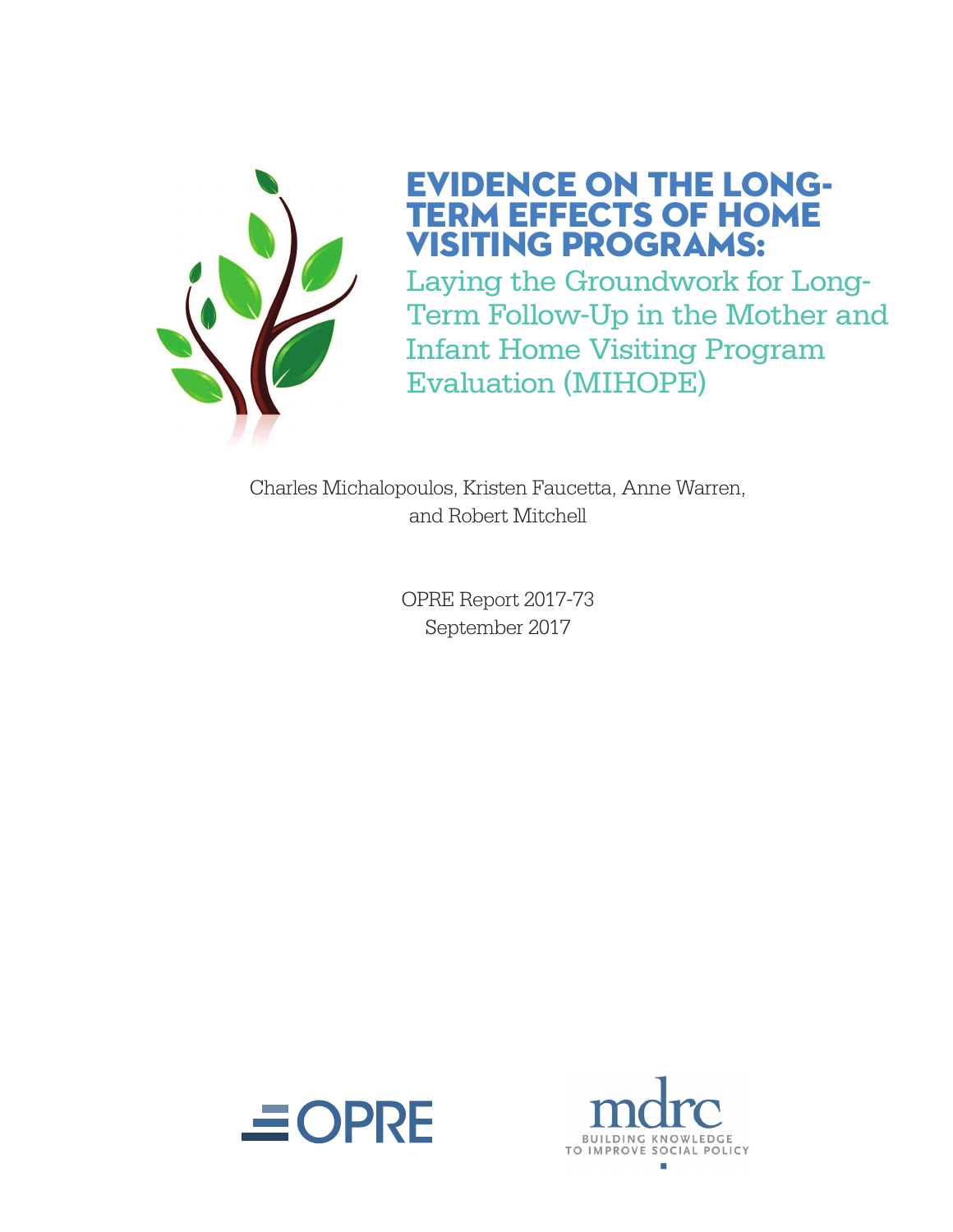EVIDENCE ON THE LONG-TERM EFFECTS OF HOME VISITING PROGRAMS:

Laying the Groundwork for Long-Term Follow-Up in the Mother and Infant Home Visiting Program Evaluation (MIHOPE)

OPRE Report 2017-73 September 2017 Authors: Charles Michalopoulos, Kristen Faucetta, Anne Warren, and Robert Mitchell

Submitted to: Nancy Geyelin Margie, Project Officer Laura M.S. Nerenberg, Social Science Research Analyst Office of Planning, Research and Evaluation Administration for Children and Families U.S. Department of Health and Human Services

Project Director: Charles Michalopoulos, MDRC 16 East 34th Street New York, NY 10016

Contract Number: HHSP233201500059I

This report is in the public domain. Permission to reproduce is not necessary.

Suggested citation: Michalopoulos, Charles, Kristen Faucetta, Anne Warren, and Robert Mitchell. *Evidence on the Long-Term Effects of Home Visiting Programs: Laying the Groundwork for Long-Term Follow-Up in the Mother and Infant Home Visiting Program Evaluation (MIHOPE).* OPRE Report 2017-73. Washington, DC: Office of Planning, Research and Evaluation, Administration for Children and Families, U.S. Department of Health and Human Services.

Disclaimer: The views expressed in this publication do not necessarily reflect the views or policies of the Office of Planning, Research and Evaluation, the Administration for Children and Families, or the U.S. Department of Health and Human Services.

This report and other reports sponsored by the Office of Planning, Research and Evaluation are available at http://www.acf.hhs.gov/programs/opre.



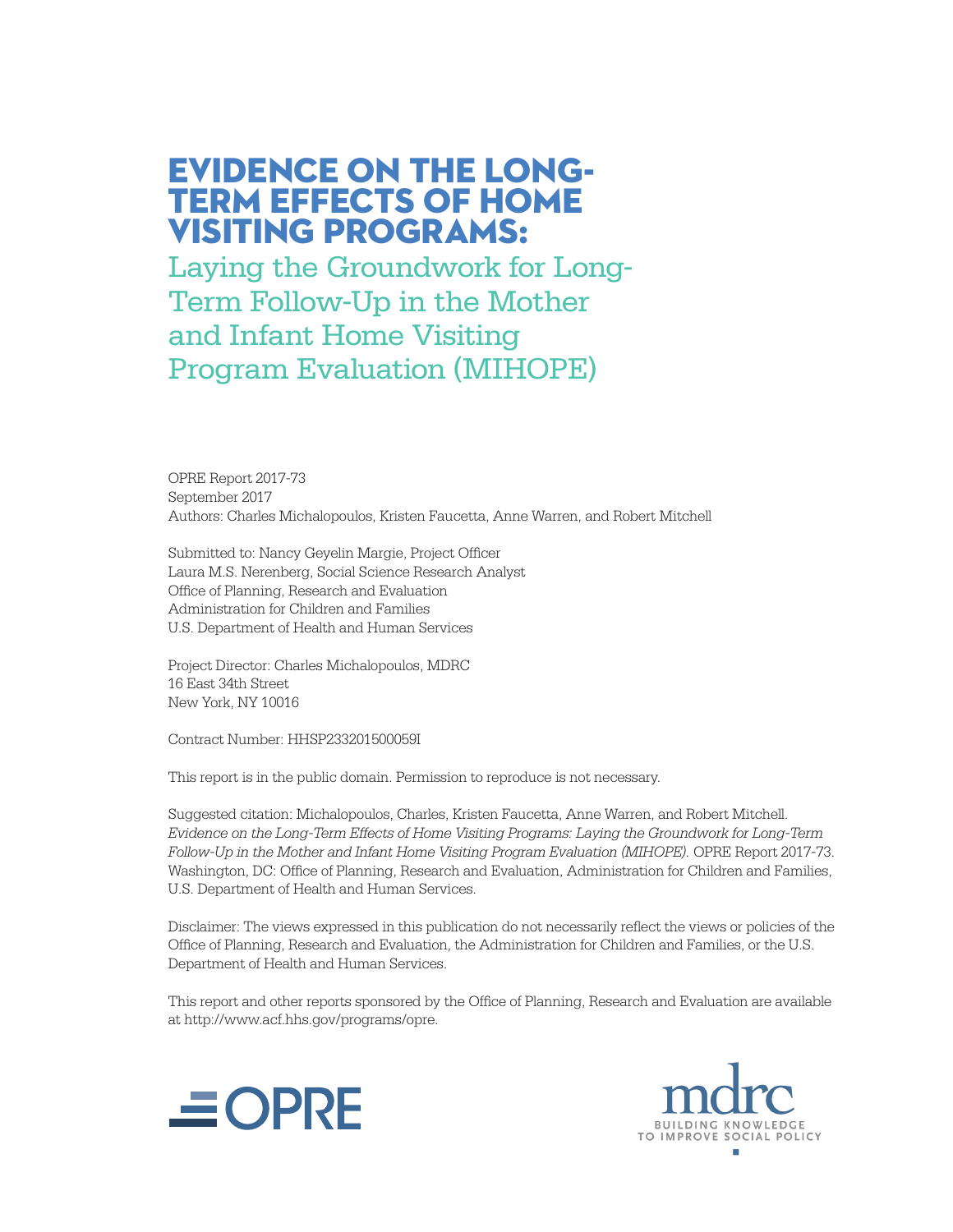## **Overview**

#### Introduction

Children from low-income families are more likely than those from higherincome families to have poor social, emotional, cognitive, behavioral, and health outcomes. One approach that has helped parents and their young children is home visiting, which provides information, resources, and support to expectant parents and families with young children. This brief summarizes evidence from existing studies on the impact of early childhood home visiting on children 5 and older for four national models of home visiting.

### Primary Research Questions

The primary research questions of the brief include the following:

- What are the effects of home visiting programs for families as children get older?
- How do the monetary benefits of home visiting compare with their costs?

#### Purpose

The information in this brief will inform the design of a study to assess the long-term effects of home visiting. It will suggest where this longterm follow-up study can seek to replicate prior results, where it can try to fill gaps in current knowledge, and which outcomes are important to measure in order to assess the benefits and costs of home visiting.

### Key Findings

Key findings include the following:

- Evidence-based home visiting has improved outcomes for parents and children across a wide range of child ages, outcome areas, and national models.
- Evidence-based home visiting appears to be cost-effective in the long term.
- The largest benefits from evidence-based home visiting come through reduced spending on government programs and increased individual earnings.

#### **Methods**

The brief summarizes prior evidence on the effects of four evidencebased models of home visiting using information from seven studies of families with children from 5 to 21 years old. It also summarizes published benefit-cost analyses of these four models.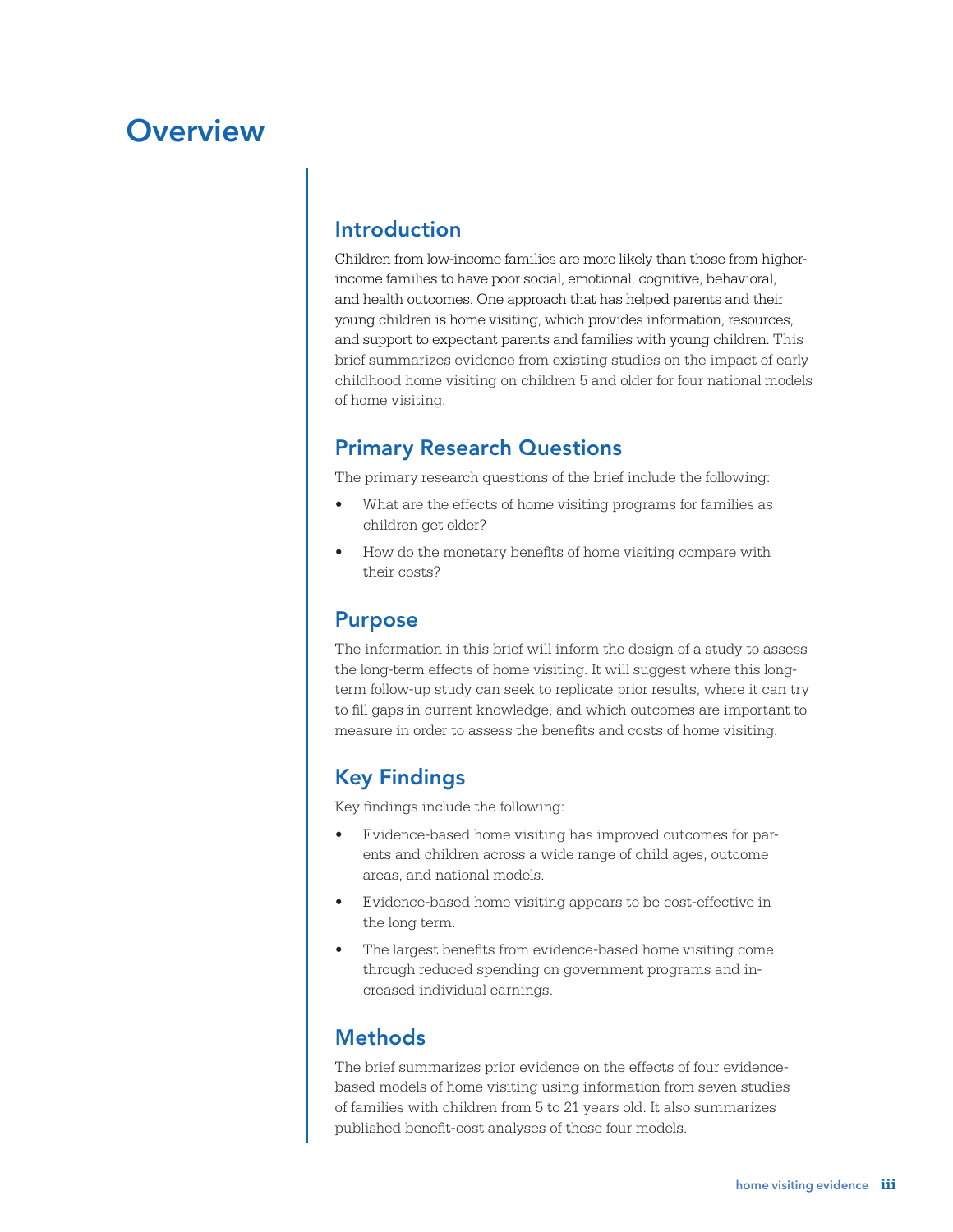## **Contents**

| Overview                                  | ii. |
|-------------------------------------------|-----|
| <b>List of Exhibits</b>                   | iv  |
| Evidence on the Long-Term Effects of Home |     |
| <b>Visiting Programs</b>                  |     |
| References                                | 12  |
| Acknowledgments                           | 14  |
| <b>Funders</b>                            | 15  |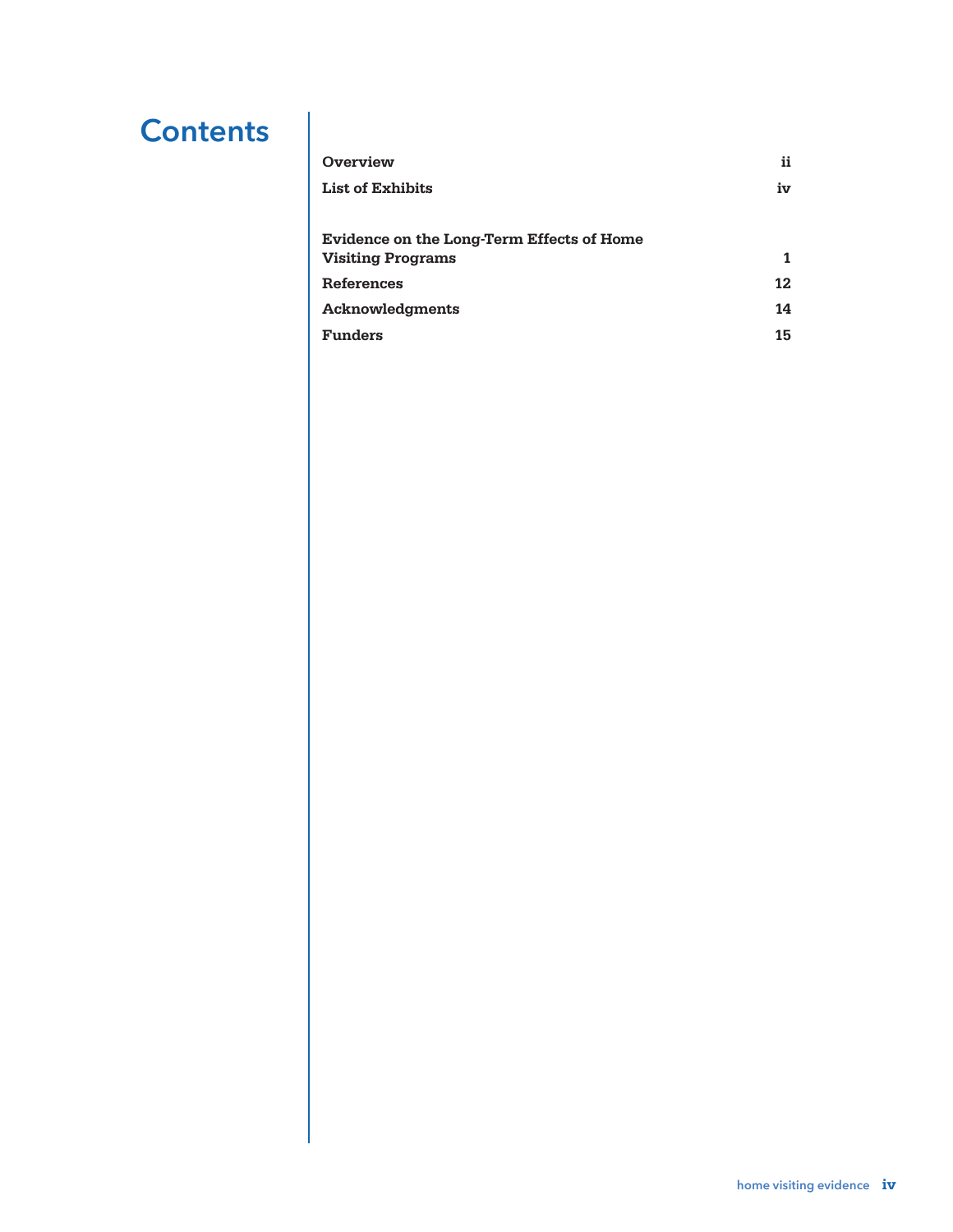# List of **Exhibits**

#### Table

| <b>Figure</b> | Evidence-Based Model                                                                 |   |
|---------------|--------------------------------------------------------------------------------------|---|
|               | Lifetime Projections of Returns on Investment in Home Visiting, by                   |   |
|               | Directly Measured Returns on Investment in Home Visiting, by<br>Evidence-Based Model | 5 |

| Evidence from Prior Home Visiting Studies (Follow-Ups at |  |
|----------------------------------------------------------|--|
| Ages $5$ to $21$ )                                       |  |

#### Box

| MIHOPE and MIHOPE-LT<br><b></b> |  |
|---------------------------------|--|
|---------------------------------|--|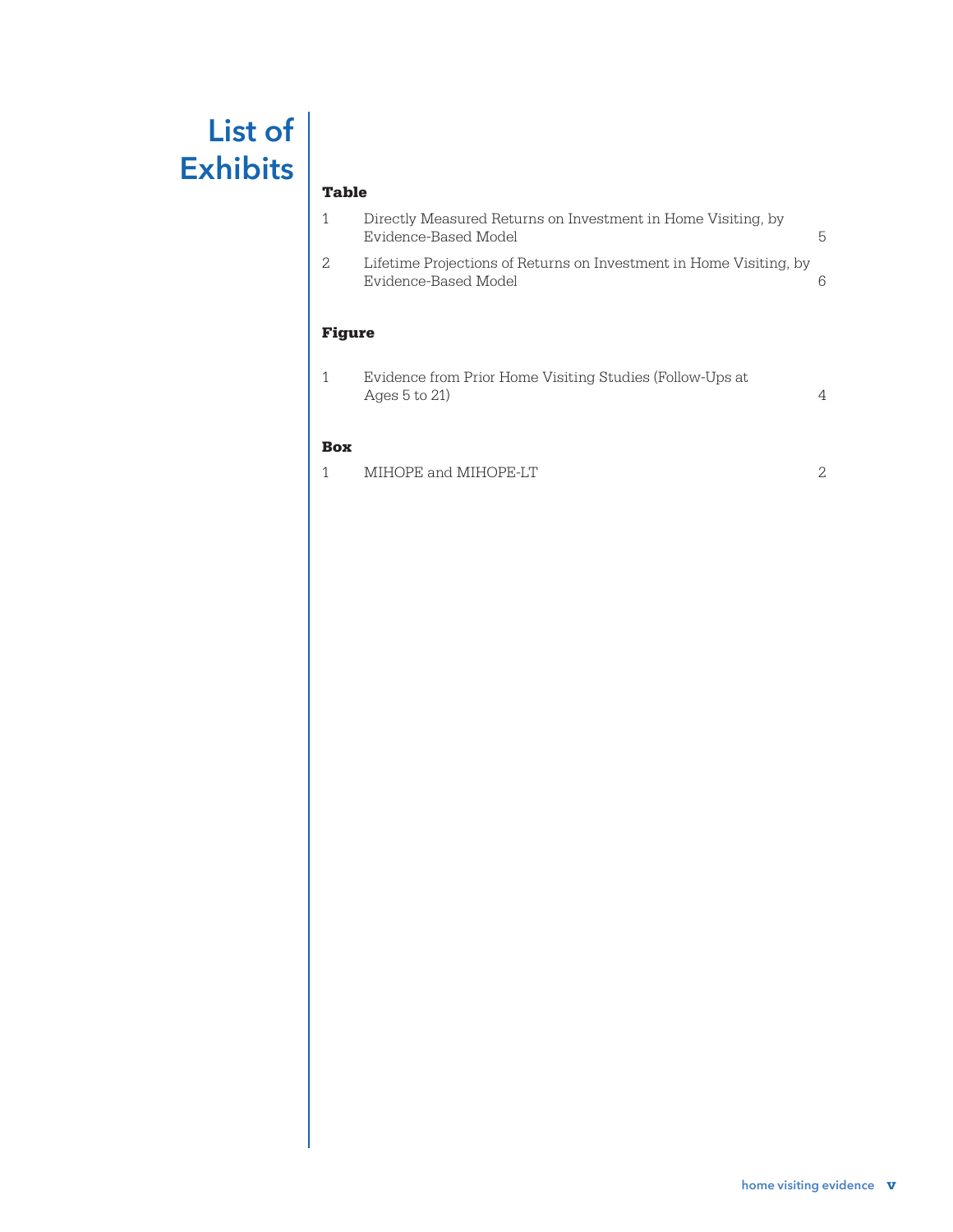### Evidence on the Long-Term Effects of Home Visiting Programs Laying the Groundwork for Long-Term Follow-Up in the Mother and Infant Home Visiting Program Evaluation (MIHOPE)

Children from low-income families are more likely than those from higher-income families to have poor social, emotional, cognitive, behavioral, and health outcomes. One approach that has helped parents and their young children is home visiting, which provides information, resources, and support to expectant parents and families with young children.

Established in 2010, the Maternal, Infant, and Early Childhood Home Visiting (MIECHV) program has expanded home visiting services across the country through federal grants to states, territories, and tribal entities. Grant awardees can use MIECHV funds to implement evidence-based home visiting models or promising approaches that address the areas of greatest need in their communities.<sup>1</sup>

A number of studies of home visiting have found benefits for families as children grow older, and some analyses have found that the programs' long-term benefits exceed their costs. This brief summarizes evidence from existing studies on the effects of early childhood home visiting on children 5 and older,<sup>2</sup> focusing on the four models included in the Mother and Infant Home Visiting Program Evaluation (MIHOPE) because they were initially chosen for MIECHV funding by 10 or more states: Early Head Start—Home-based option, Healthy Families America, the Nurse-Family Partnership, and Parents as Teachers.

This information has been assembled as part of a study to assess the long-term effects of MIECHVfunded home visiting services and to compare their benefits and costs (see Box 1). Evidence on the effects of home visiting from previous studies provides information on where the long-term follow-up study can seek to replicate prior results and where it can try to fill gaps in current knowledge. Information on the outcomes that have benefited society can guide data collection for the study's benefit-cost analysis.

The following is a summary of findings from previous studies:

**• Early childhood home visiting has improved outcomes for parents and children across a wide range of child ages, outcome areas, and national models.** Statistically significant estimated effects have been found for families after they no longer are receiving home visiting services, with evidence of effectiveness for families with children up to 21 years old. Studies have found effects in many of the outcome areas that MIECHV aimed to influence, including maternal and child health, parenting, child development, family eco-

<sup>1</sup> To determine which home visiting models are defined as evidence-based, the U.S. Department of Health and Human Services (HHS) commissioned the Home Visiting Evidence of Effectiveness (HomVEE) review. For more information about the criteria and the models that have met them, see U.S. Department of Health and Human Services (2017).

<sup>2</sup> One study summarized in this brief included both 4-year-old and 5-year-old children, but the brief excluded studies where all children were 4 and younger at follow-up.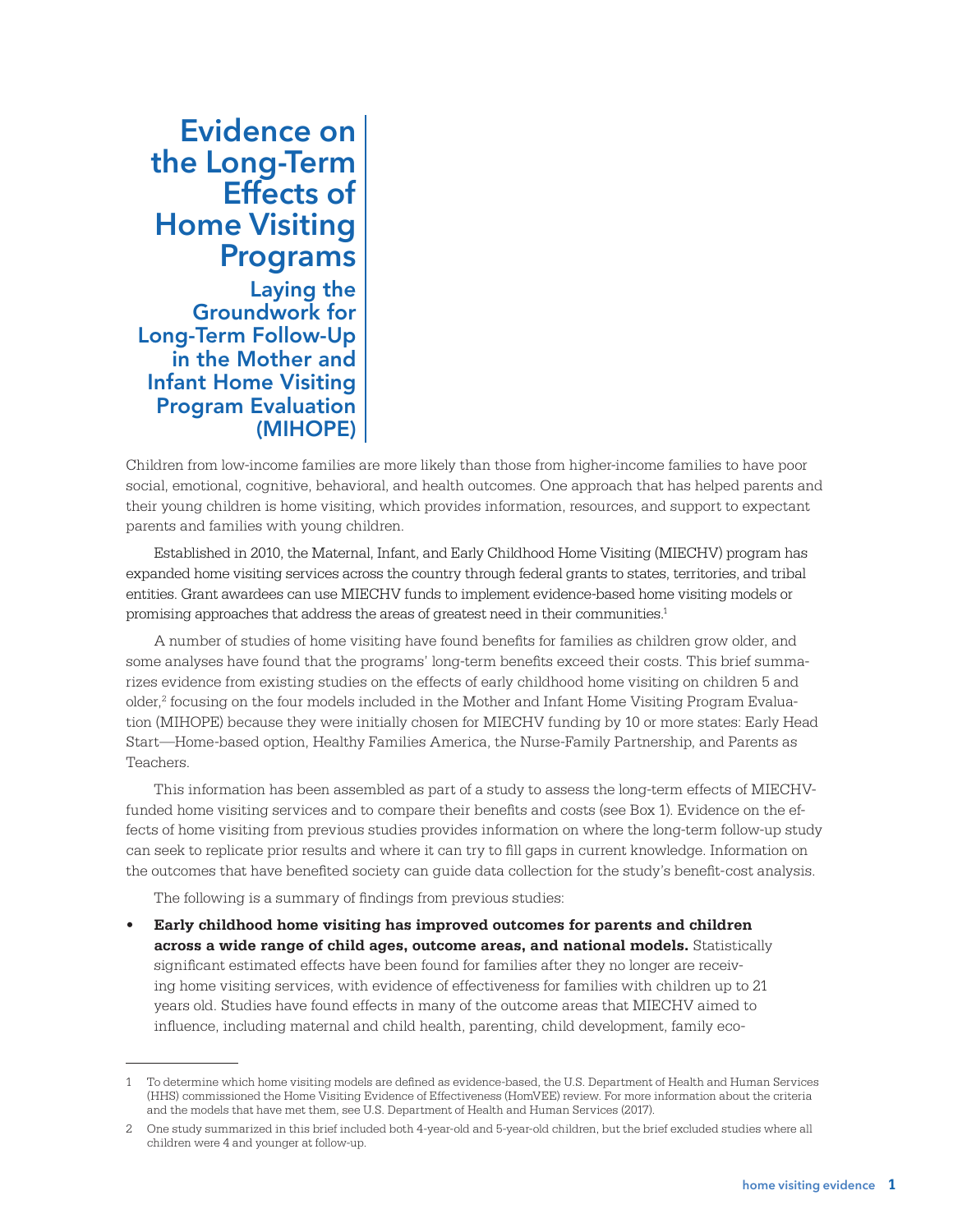#### BOX 1 MIHOPE AND MIHOPE-LT

The legislation that created MIECHV required an evaluation of the program, which became the Mother and Infant Home Visiting Program Evaluation (MIHOPE). MIHOPE was launched in 2011 by the Administration for Children and Families (ACF) within the Department of Health and Human Services (HHS), in collaboration with the Health Resources and Services Administration (HRSA). MDRC is leading MIHOPE in partnership with James Bell Associates, Johns Hopkins University, Mathematica Policy Research, the University of Georgia, and Columbia University.

In 2016, ACF and HRSA launched the MIHOPE Long-Term Follow-Up project (MIHOPE-LT) to investigate the effects of MIECHV-funded home visiting on children and families as children enter and go through school and to compare the longer-term benefits from home visiting with the short-term costs of providing families with early childhood home visiting services. MDRC is leading MIHOPE-LT in partnership with Mathematica Policy Research and researchers from the University of Georgia.

MIHOPE and MIHOPE-LT are using a rigorous design to assess the effectiveness of home visiting services overall as well as variations in service delivery and effectiveness across programs and populations. To provide unbiased estimates of the effects of home visiting programs, 4,229 families recruited into the study were randomly assigned either to a MIECHV-funded local home visiting program or to a control group that was referred to non-home visiting services available in the community.

The studies include the four evidence-based models of home visiting that were chosen by 10 or more states in their initial plans for MIECHV funds. The studies include 88 local home visiting programs operating one of the four models in 12 states: California, Georgia, Illinois, Iowa, Kansas, Michigan, Nevada, New Jersey, Pennsylvania, South Carolina, Washington, and Wisconsin.

The studies include women who were at least 15 years old and were either pregnant or had a child no more than 6 months old when they entered the study. The first follow-up data collection was conducted around the time the child was 15 months old. In addition, brief surveys are being conducted with study participants around the time the child is 2.5 and 3.5 years old. The study is collecting information directly from families along with state and federal administrative data on health care covered by Medicaid, birth records, child welfare, and maternal employment and earnings.

nomic self-sufficiency, child maltreatment, and intimate partner violence. In addition, all four national models included in this summary have had sustained effects as children get older. Although effects have been found for many ages, outcome areas, and models, statistically significant findings are the exception rather than the rule.

- **• Evidence-based early childhood home visiting appears to be cost-effective in the long term.** Home visiting programs incur costs right away, but participating parents and children can see improved outcomes over their lifetimes. As a result, benefits generally exceed costs over longer periods of time. For example, over an individual's lifetime, benefits appear to exceed costs by amounts ranging from 20 percent to more than 200 percent.
- **• The largest benefits from evidence-based early childhood home visiting come through reduced spending on government programs and increases in individual earnings.** Home visiting can increase parents' earnings in the longer term by reducing maternal alcohol abuse and increasing parents' high school graduation rates. Home visiting can increase children's earnings in the long term by reducing child maltreatment. Home visiting programs appear to reduce government spending in the longer term by reducing families' need for public assistance programs such as Temporary Assistance for Needy Families (TANF), the Supplemental Nutrition Assistance Program (SNAP), and Medicaid. Government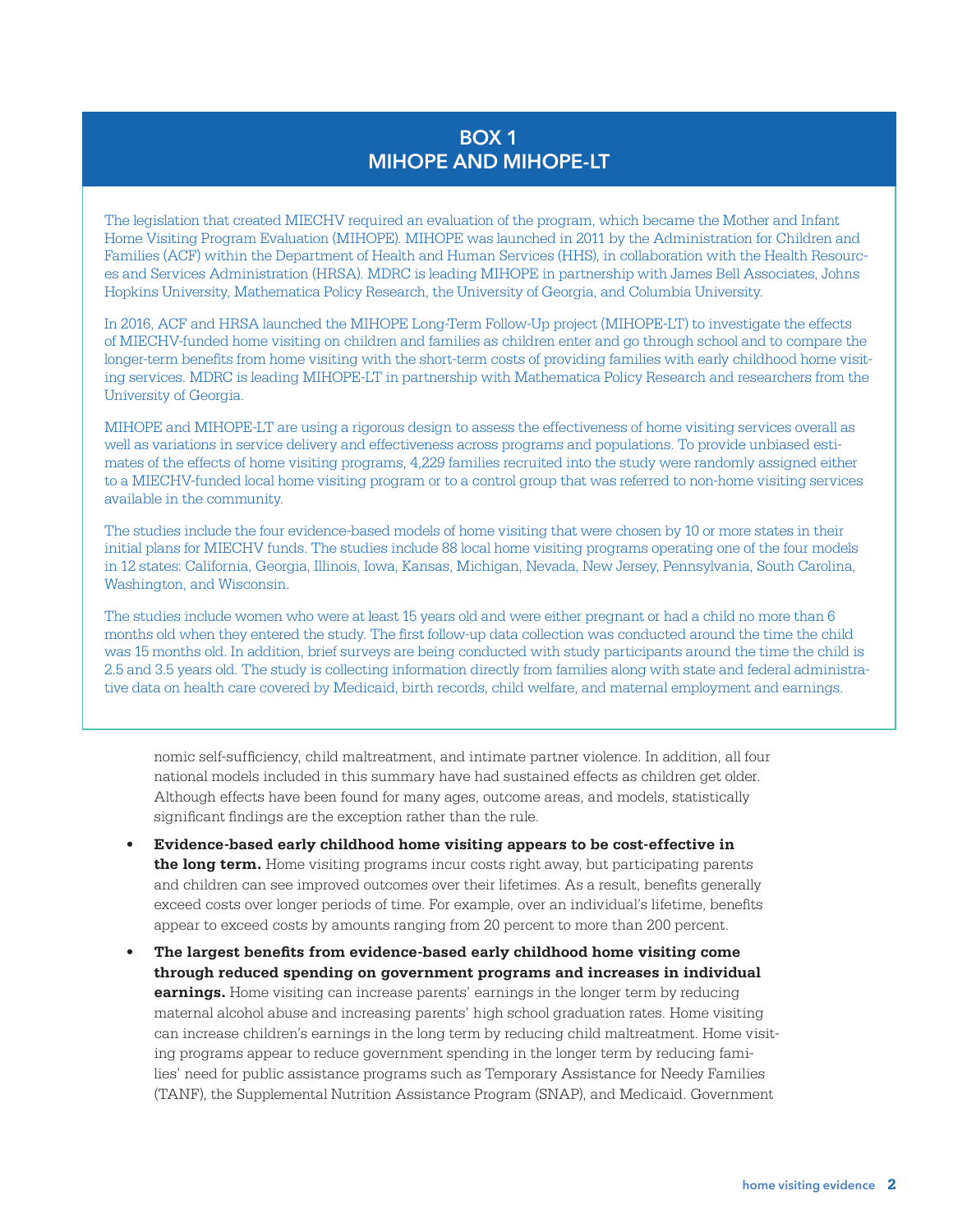savings have also stemmed from reductions in child abuse and neglect, use of special education services, and crime.

The sections below provide more detail on these findings.

### Evidence of the Long-Term Effects of Home Visiting

This section summarizes evidence on the long-term effects of the four evidence-based models of home visiting included in MIHOPE. The effects described here and summarized in Figure 1 were measured among families with children ages  $5$  to  $21.3$  Results come from seven studies of the four models, including a national study of Early Head Start—Home-based option; studies of Healthy Families America in Oahu, Hawaii and three counties in New York (Erie, Rensselaer, and Ulster); studies of the Nurse-Family Partnership in Elmira, New York, Memphis, Tennessee, and Denver, Colorado; and a study of Parents as Teachers in Binghamton, New York.<sup>4</sup>

Information is provided for seven broad outcome areas that correspond to the outcome areas specified in the MIECHV legislation:

- Child development and school performance
- Family economic self-sufficiency
- Juvenile delinquency, family violence, and crime
- Maternal health
- Child maltreatment
- Child health
- Parenting

Across the studies, 17 percent of the 407 estimated effects are statistically significant and indicate improved outcomes for families. Given this many findings, about 5 percent of estimated effects would be expected to be statistically significant even if home visiting had no benefits for families. Using this standard, the evidence reviewed here suggests that home visiting has had positive effects on families and children. These effects can be seen among all ages of children, in each of the seven outcome areas, and for each national model.

The following is a summary of results in each major outcome area:

- **• All four evidence-based models have found improvements in child development and school performance among children up to age 7.** These improvements are related to language development, school performance and attendance, gross motor delays, and social and emotional competence. Although studies have investigated the effects of home visiting on child development and school performance among children as old as 15, few statistically significant effects have been found among children older than 7.
- **• Home visiting programs have had fairly consistent effects on family economic self-sufficiency.** These effects have included increased parental employment, reduced

<sup>3</sup> Results in Figure 1 come from the following publications: Bair-Merritt et al. (2010); Chazan‐Cohen, Raikes, and Vogel (2013); Drazen and Haust (1993); DuMont et al. (2010); Eckenrode et al. (2010); Eckenrode et al. (2001); Hanks et al. (2011); Holmberg, Lucky, and Olds (2011); Jones-Harden et al. (2012); Kirkland and Mitchell-Herzfeld (2012); Kitzman et al. (2010); Olds et al. (1997); Olds et al. (1998); Olds et al. (2004); Olds et al. (2007); Olds et al. (2010); Olds, Holmberg, et al. (2014); Olds, Kitzman, et al. (2014); Sidora-Arcoleo et al. (2010); Vogel et al. (2010); and Zielinski, Eckenrode, and Olds (2009).

<sup>4</sup> With one exception, results were taken from reports and papers that were listed on the HomVEE website (http://homvee.acf. hhs.gov) as being of either high or moderate quality. The fifth-grade follow-up of the national Early Head Start evaluation is not listed on the HomVEE site. In addition, the four models' developers confirmed that there were no other published studies with long-term impact findings. Finally, existing studies of Parents as Teachers with children older than 5 are not considered to be of high or moderate quality by the HomVEE review and are not included in this brief.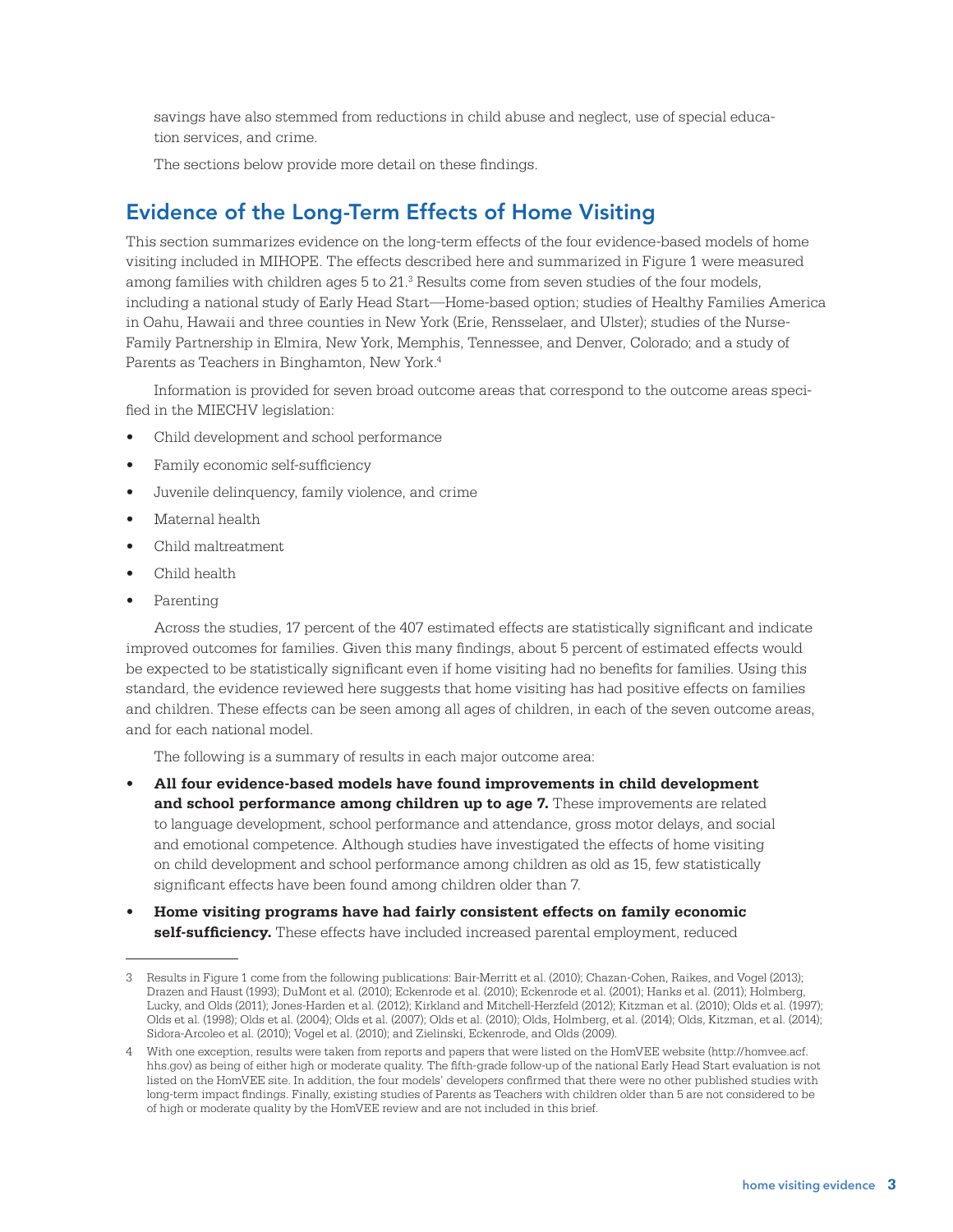### FIGURE 1

#### EVIDENCE FROM PRIOR HOME VISITING STUDIES (FOLLOW-UPS AT AGES 5 TO 21)

|                                                                               | <b>AGE GROUP</b>                          |                                                |                                                                   |                                                                             |                                                                              |                                                   |                                                               |                                   |
|-------------------------------------------------------------------------------|-------------------------------------------|------------------------------------------------|-------------------------------------------------------------------|-----------------------------------------------------------------------------|------------------------------------------------------------------------------|---------------------------------------------------|---------------------------------------------------------------|-----------------------------------|
|                                                                               | <b>5 YEARS AND</b><br><b>KINDERGARTEN</b> | <b>6 YEARS</b>                                 | $7 - 9$ YEARS                                                     | <b>9 YEARS</b>                                                              | 5TH<br><b>GRADE</b>                                                          | <b>12 YEARS</b>                                   | <b>15 YEARS</b>                                               | <b>19-21 YEARS</b>                |
| <b>CHILD</b><br><b>DEVELOPMENT AND</b><br><b>SCHOOL</b><br><b>PERFORMANCE</b> | PPPPPPPPPPP<br>EEEEEEEEEE<br>EEEE         | <b>NNNNNN</b><br><b>NNNNNN</b><br><b>NNNNN</b> | E E E E E E E E E E E E<br>HEIEIEIEIEIEI<br>HEIEIEIEIEIEI<br>HHHH | <b>NNNNN</b><br><b>NNNNN</b><br><b>NNNNN</b><br><b>NNNNN</b><br><b>NNNN</b> | <b>BBBBBB</b><br><b>BIBIBIBIBI</b><br><b>BIBIBIBIBI</b><br><b>BIBIBIBIBI</b> | <b>NNNNNN</b><br><b>NNNNN</b><br><b>NNN</b>       | $\mathbf N$                                                   | $_{\rm N}$                        |
| <b>FAMILY ECONOMIC</b><br><b>SELF-SUFFICIENCY</b>                             | <b>PPP</b><br>EEE                         | <b>NNNNN</b><br><b>NNNNN</b><br><b>NNNN</b>    |                                                                   | <b>NNNNN</b><br><b>NNNNN</b><br><b>NNNNN</b><br><b>NNNN</b>                 | р разначана                                                                  | <b>NNNNNNN</b><br><b>NNNNNNN</b><br><b>NNNNNN</b> | <b>NNNNN</b>                                                  | <b>NNNN</b>                       |
| <b>JUVENILE</b><br><b>DELINQUENCY, FAMILY</b><br><b>VIOLENCE, AND CRIME</b>   | E                                         | N                                              | <b>HEIEIEIEIEI</b><br>HHHH                                        | <b>NNN</b>                                                                  | EE                                                                           | <b>NNN</b>                                        | <b>NNNNNN</b><br><b>NNNNNN</b><br><b>NNNNNN</b><br><b>NNN</b> | <b>NNNNNNN</b><br><b>NNNNNNNN</b> |
| <b>MATERNAL HEALTH</b>                                                        | EE                                        | <b>NNNNN</b><br><b>NNNNN</b>                   |                                                                   | <b>NNNNN</b><br><b>NNNNN</b>                                                | EEE                                                                          | <b>NNNNNNN</b>                                    | <b>NNNN</b>                                                   | <b>NNN</b>                        |
| <b>CHILD MALTREATMENT</b>                                                     | <b>PPP</b><br>F.                          |                                                | HHHHHHH<br><b>HEIEIEIEIEIEIE</b><br>HHHHHHH                       |                                                                             |                                                                              | N                                                 | <b>NNNN</b><br><b>NNN</b>                                     |                                   |
| <b>CHILD HEALTH</b>                                                           |                                           | <b>NN</b>                                      | <b>HHH</b>                                                        | <b>NNN</b>                                                                  | <b>BBBB</b>                                                                  | <b>NNN</b>                                        | <b>NNNNN</b><br><b>NNN</b>                                    | <b>NNNNNNNN</b><br><b>NNN</b>     |
| <b>PARENTING</b>                                                              | ) 이 이 이 어깨대다                              |                                                | 原始時間                                                              |                                                                             | <b>BBBBBB</b><br><b>BIBIBIBIBIBI</b>                                         |                                                   |                                                               |                                   |

 $ROMAN = Outcome examined, not significant. **Bold** = Outcome examined, significant. **Red** indicates the result was$ negatively significant.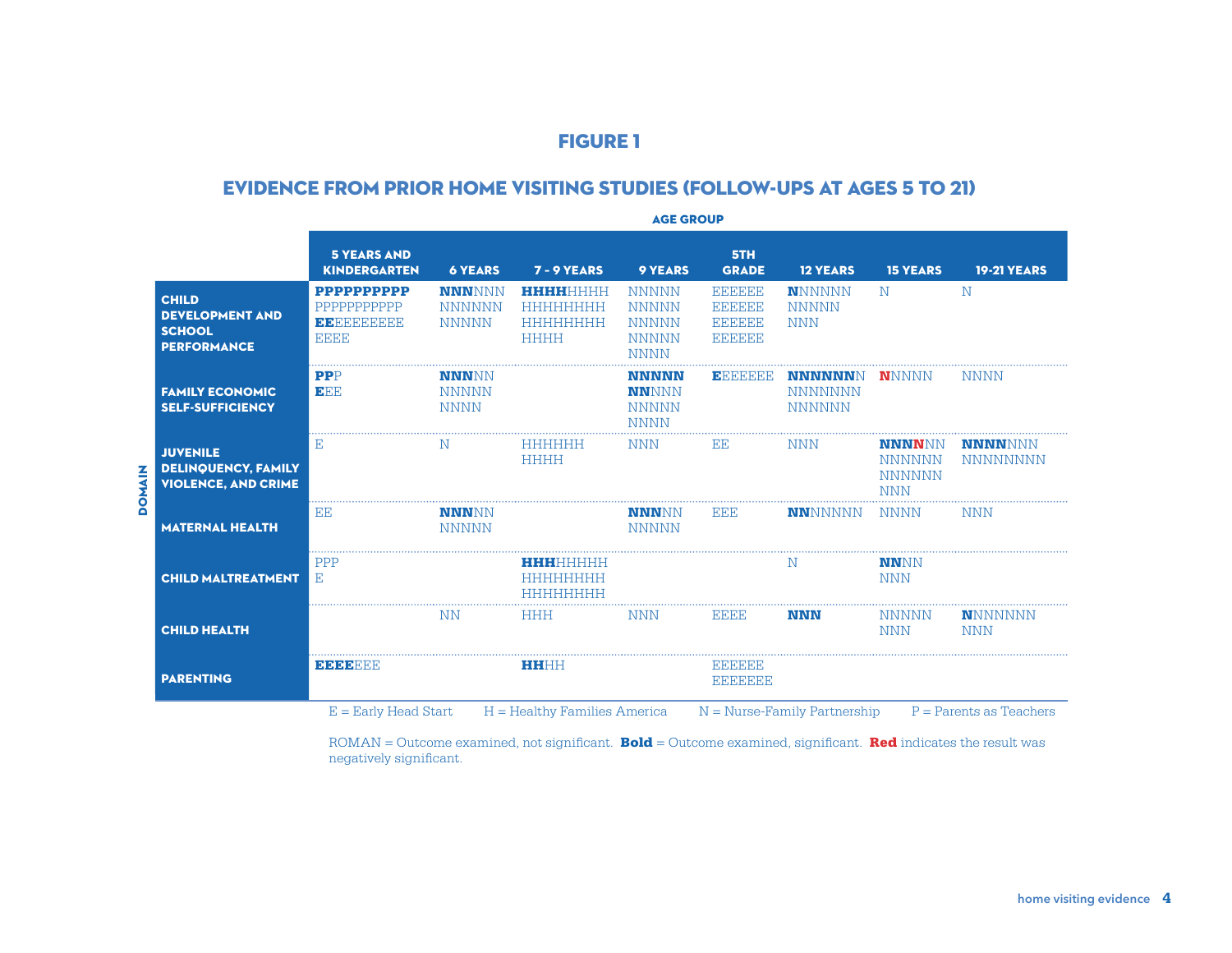receipt of public assistance, and increased family stability (for example, longer marriages and romantic relationships for mothers). Most of the studies that have examined this outcome area were of the Nurse-Family Partnership.

- **• Among adolescents, the Nurse-Family Partnership's Elmira study found statistically significant reductions in involvement with the criminal justice system (for example, having been arrested).** These results are for children 15 and 19 years old, and have not been examined for the other three models of home visiting included in MIHOPE.
- **• Home visiting has resulted in long-term improvements in maternal health.** Home visiting has improved maternal mental health and had effects on the timing of subsequent pregnancies. Nearly all research in this area has been of the Nurse-Family Partnership, which is the only model for which statistically significant improvements in this area have been found.
- **• Home visiting has reduced the prevalence of child maltreatment.** Most of the evidence in this outcome area concerns children ranging from 5 to 15 years old. Outcome measures include parents' reports of minor physical aggression and substantiated reports of child abuse and neglect reported to child protective services agencies.
- **• In the area of children's long-term health, studies of home visiting have found reductions in substance use among young adolescents and reductions in mortality by age 20.** There have not been statistically significant effects on aspects of adolescents' reproductive behavior (such as having had sexual intercourse or having been pregnant at age 15 or 19), although this behavior has been examined several times.
- **• Parenting has been examined less often than other outcome areas in families with school-aged children, and there is little evidence of improved parenting in families with school-aged children.** Only studies of Early Head Start—Home-based option and Healthy Families America have examined the effects of home visiting on the parenting of children who are in school, and the programs appear to have affected parenting through age 7. The lack of research in this area is consistent with the logic models underlying the four national models included in this summary. These models all aim to improve parenting early in a child's life in order to make a difference in the child's life course.

### Benefit-Cost Findings

Another way to examine the effects of an intervention such as home visiting is to determine whether the benefits it provides to families, the government, and society outweigh the cost of providing services. This section summarizes benefit-cost findings on the four home visiting models mentioned earlier. These analyses fall into two categories:

- **• Estimates over defined follow-up periods.** Some analyses calculated benefits to society or the government using information collected during a particular follow-up period (see Table 1).<sup>5</sup>
- **• Lifetime projections.** Other analyses used the short-term effects of home visiting to project the benefits to society over an individual's lifetime (see Table 2).6

<sup>5</sup> The benefits shown in Table 1 could have accrued either to the government or to society. Benefits that accrue to the government include reduced spending on public assistance, increased tax revenues, and any other outcome that might affect government budgets, such as reduced spending on cases of child maltreatment. For the most part, these benefits are naturally expressed in financial terms or can be relatively easily converted to dollar amounts by using, for example, information on the costs of an additional case in the child welfare system.

<sup>6</sup> Most of the findings presented in Table 2 are from the Washington State Institute of Public Policy (WSIPP), which conducted these analyses to inform the state's policy decisions. To make these projections, WSIPP used estimated effects on outcomes such as child maltreatment, alcohol use, and high school graduation to project benefits to society from increased maternal employment, reduced use of public assistance, and reduced involvement with the criminal justice system over the lifetime of family members who received home visiting.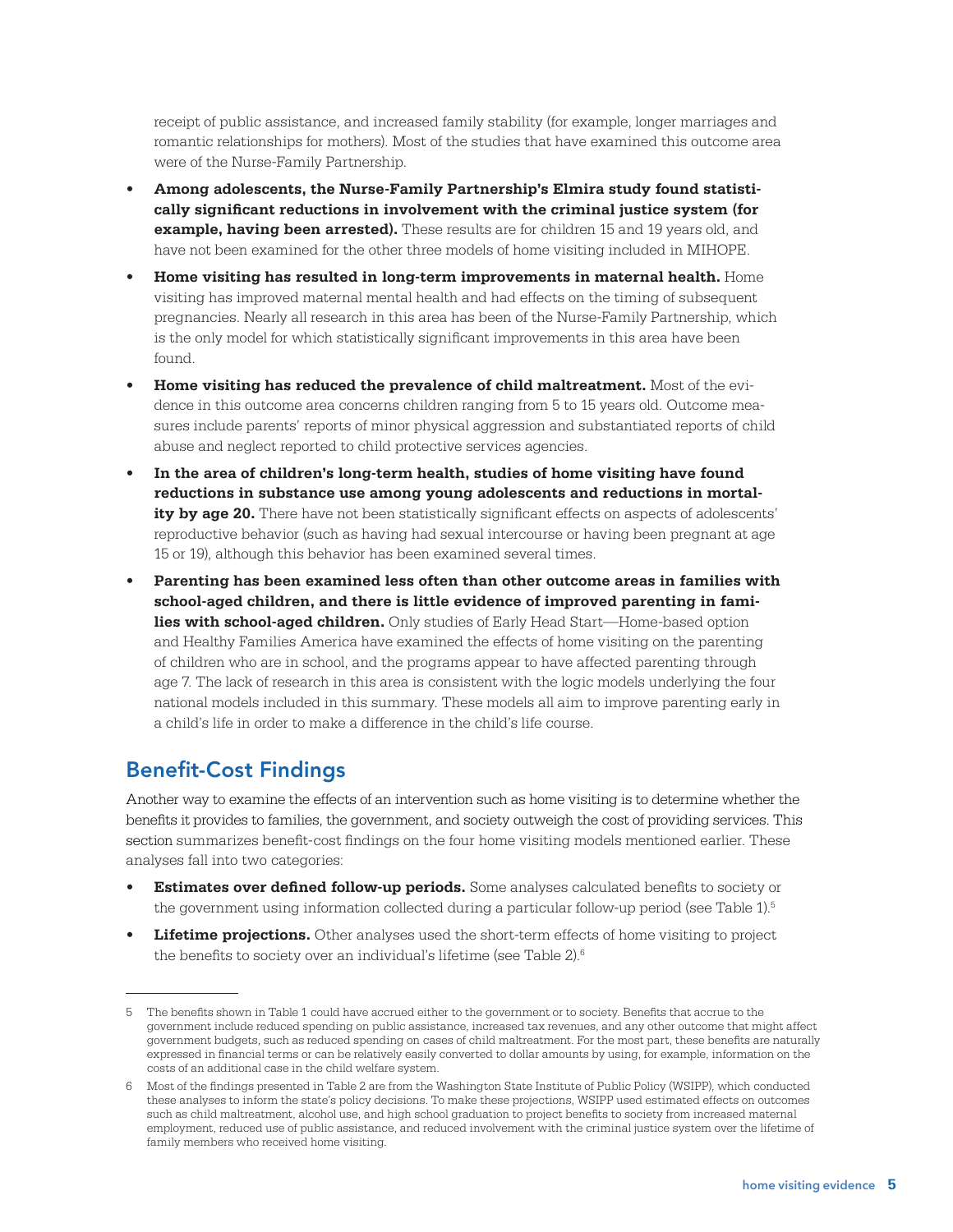#### TABLE 1

#### DIRECTLY MEASURED RETURNS ON INVESTMENT IN HOME VISITING, BY EVIDENCE-BASED MODEL

| <b>MODEL</b>                                     | <b>FOLLOW-UP</b><br><b>PERIOD<sup>a</sup></b> | <b>BENEFIT-COST</b><br><b>RATIO</b> <sup>P</sup> | <b>STAKEHOLDER</b><br><b>PERSPECTIVE</b> | <b>MAIN SOURCE OF BENEFITS (IN DESCENDING ORDER. AS)</b><br><b>CALCULATED BY AUTHORS)<sup>c</sup></b> |
|--------------------------------------------------|-----------------------------------------------|--------------------------------------------------|------------------------------------------|-------------------------------------------------------------------------------------------------------|
| <b>Healthy Families America</b>                  |                                               |                                                  |                                          |                                                                                                       |
| Oregon: Green, Tarte, Sanders, and Waller (2016) | 2 years                                       | $-0.17$                                          | Society                                  | Not applicable                                                                                        |
| New York: DuMont et al. (2010)                   | 7 years                                       | 0.15                                             | Government                               | Medicaid delivery and hospitalizations, public assistance                                             |
| <b>Nurse-Family Partnership</b>                  |                                               |                                                  |                                          |                                                                                                       |
| Elmira: Olds et al. (1993)                       | 4 years                                       | 0.55                                             | Government                               | Not available                                                                                         |
| Denver: Glazner, Bondy, Luckey, and Olds (2004)  | 4 years                                       | 0.29                                             | Government                               | Tax revenue, subsidized child care, Medicaid, food stamps                                             |
| Memphis: Glazner, Bondy, Luckey, and Olds (2004) | 4.5 years                                     | 0.26                                             | Government                               | Food stamps, foster care, AFDC                                                                        |
| Denver: Miller et al. (2011)                     | 9 years                                       | 3.05                                             | Society                                  | Maternal earnings and employer-paid supplements.<br>maternal depression                               |
| Memphis: Olds et al. (2010)                      | 12 years                                      | 1.07                                             | Government                               | Food stamps, Medicaid, AFDC/TANF                                                                      |
| Elmira: Glazner, Bondy, Luckey, and Olds (2004)  | 15 years                                      | 3.93                                             | Government                               | Food stamps, AFDC, tax revenue, Medicaid                                                              |

SOURCE: Summaries and calculations based on results from the four evidence-based models included in MIHOPE.

NOTES: This table includes results from benefit-cost analyses of the four evidence-based home visiting models included in MIHOPE. It includes original benefit-cost evaluations by model developers and independent evaluators. It does not include subgroup findings or analyses that include studies of models implemented outside the United States.

AFDC = Aid to Families with Dependent Children.

<sup>a</sup>The benefit-cost ratios presented were calculated by the original study authors, with the exceptions of Healthy Families Oregon, the Nurse-Family Partnership Elmira 4-year study, and the Nurse-Family Partnership Memphis 12-year study. In these cases MDRC calculated the ratios based on authors' benefits and costs to avoid presenting results in different annual dollar amounts.

b"Government" means the benefit-cost calculations considered only government expenditures and revenues. "Society" indicates a wider perspective, including outcomes such as those related to intimate partner violence or the earning of high school diplomas or equivalents.

cDefined as the largest benefits that, taken together, comprise at least 75 percent of total benefits.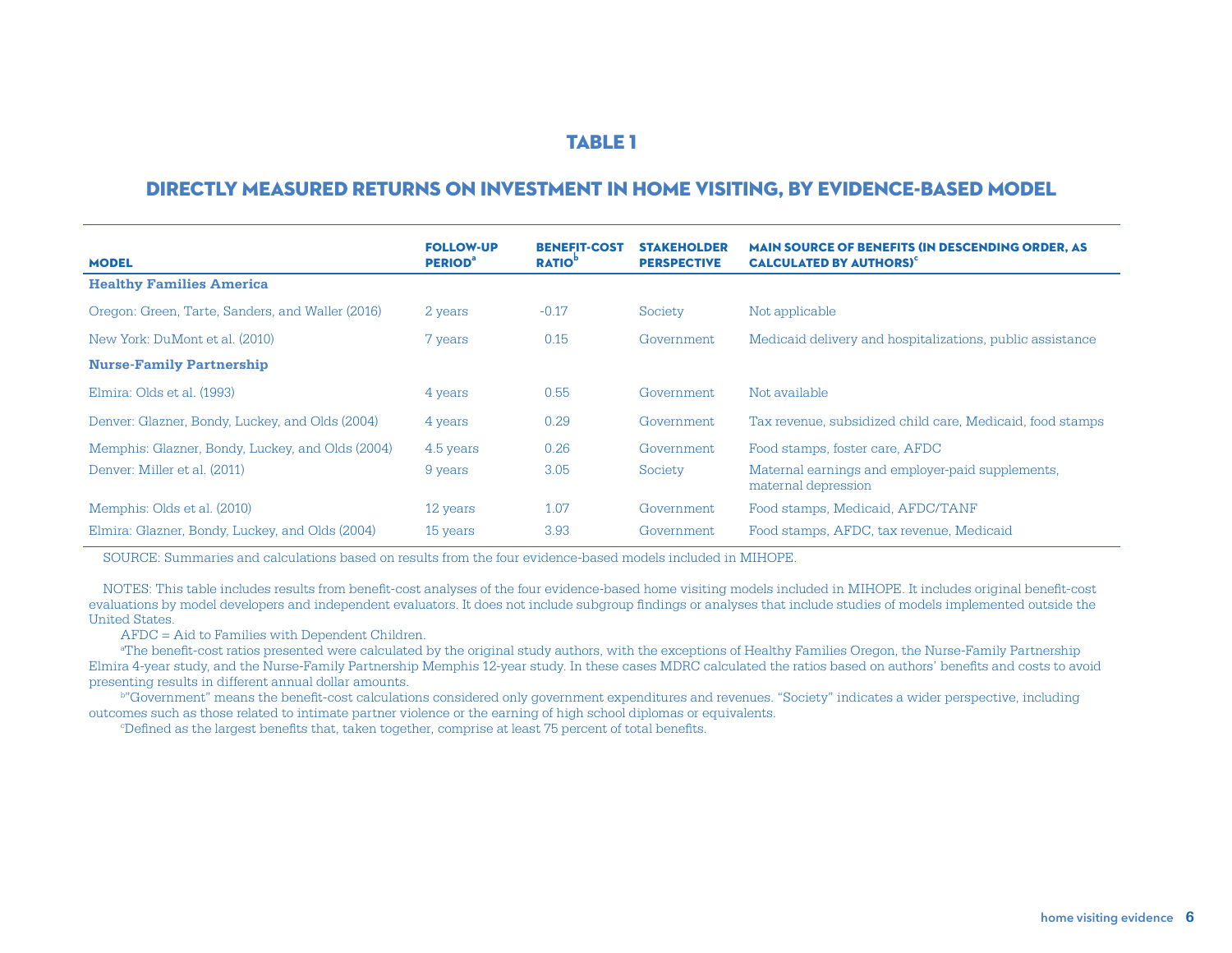#### TABLE 2

#### LIFETIME PROJECTIONS OF RETURNS ON INVESTMENT IN HOME VISITING, BY EVIDENCE-BASED MODEL

| <b>MODEL</b>                                     | <b>FOLLOW-UP</b><br><b>PERIOD</b> <sup>ª</sup> | <b>LIFETIME</b><br><b>BENEFIT-COST</b><br><b>RATIO</b> <sup>P</sup> | <b>PROBABILITY</b><br><b>BENEFITS WILL</b><br><b>EXCEED COSTS<sup>c</sup></b> | <b>MAIN SOURCE OF BENEFITS (IN DESCENDING ORDER, AS</b><br><b>CALCULATED BY AUTHORS)<sup>d</sup></b>                               |
|--------------------------------------------------|------------------------------------------------|---------------------------------------------------------------------|-------------------------------------------------------------------------------|------------------------------------------------------------------------------------------------------------------------------------|
| <b>Healthy Families America</b>                  |                                                |                                                                     |                                                                               |                                                                                                                                    |
| Oregon: Green, Tarte, Sanders, and Waller (2016) | 2 years                                        | $-4.20$                                                             | Not calculated                                                                | Not applicable                                                                                                                     |
| <b>WSIPP (2016)</b>                              | 7 years                                        | 1.25                                                                | 51%                                                                           | Child earnings due to reduced child maltreatment, maternal<br>earnings due to reduced alcohol use, child K-12 special<br>education |
| <b>Nurse-Family Partnership</b>                  |                                                |                                                                     |                                                                               |                                                                                                                                    |
| <b>WSIPP (2016)</b>                              | 19 years                                       | 1.88                                                                | 61%                                                                           | Child crime, maternal earnings due to high school graduation,<br>child earnings due to reduced child maltreatment                  |
| <b>Parents as Teachers</b>                       |                                                |                                                                     |                                                                               |                                                                                                                                    |
| <b>WSIPP (2016)</b>                              | 3 years                                        | 3.44                                                                | 67%                                                                           | Child earnings due to reduced child maltreatment, reduced<br>child maltreatment                                                    |

SOURCE: Summaries and calculations based on results for the four evidence-based models included in MIHOPE.

NOTES: This table includes results from benefit-cost analyses of the four evidence-based home visiting models included in MIHOPE. It includes original benefit-cost evaluations for Healthy Families Oregon and secondary evaluations by WSIPP. It does not include subgroup findings or analyses that include studies of models implemented outside the United States. All analyses shown in this table are from the perspective of society.

<sup>a</sup>Lifetime projections are based on outcomes measured during the follow-up periods indicated. The follow-up periods shown are the maximum ones possible, and some outcomes were measured earlier .

<sup>b</sup>The benefit-cost ratios presented are those calculated by the study authors, except for Healthy Families Oregon, where MDRC calculated the ratio based on authors' benefits and costs in order to avoid presenting results in different annual dollar amounts.

cTo account for the uncertainty of each benefit and cost estimate, WSIPP estimated the likelihood that benefits would exceed costs. dDefined as the largest benefits that, taken together, comprise at least 75 percent of total benefits.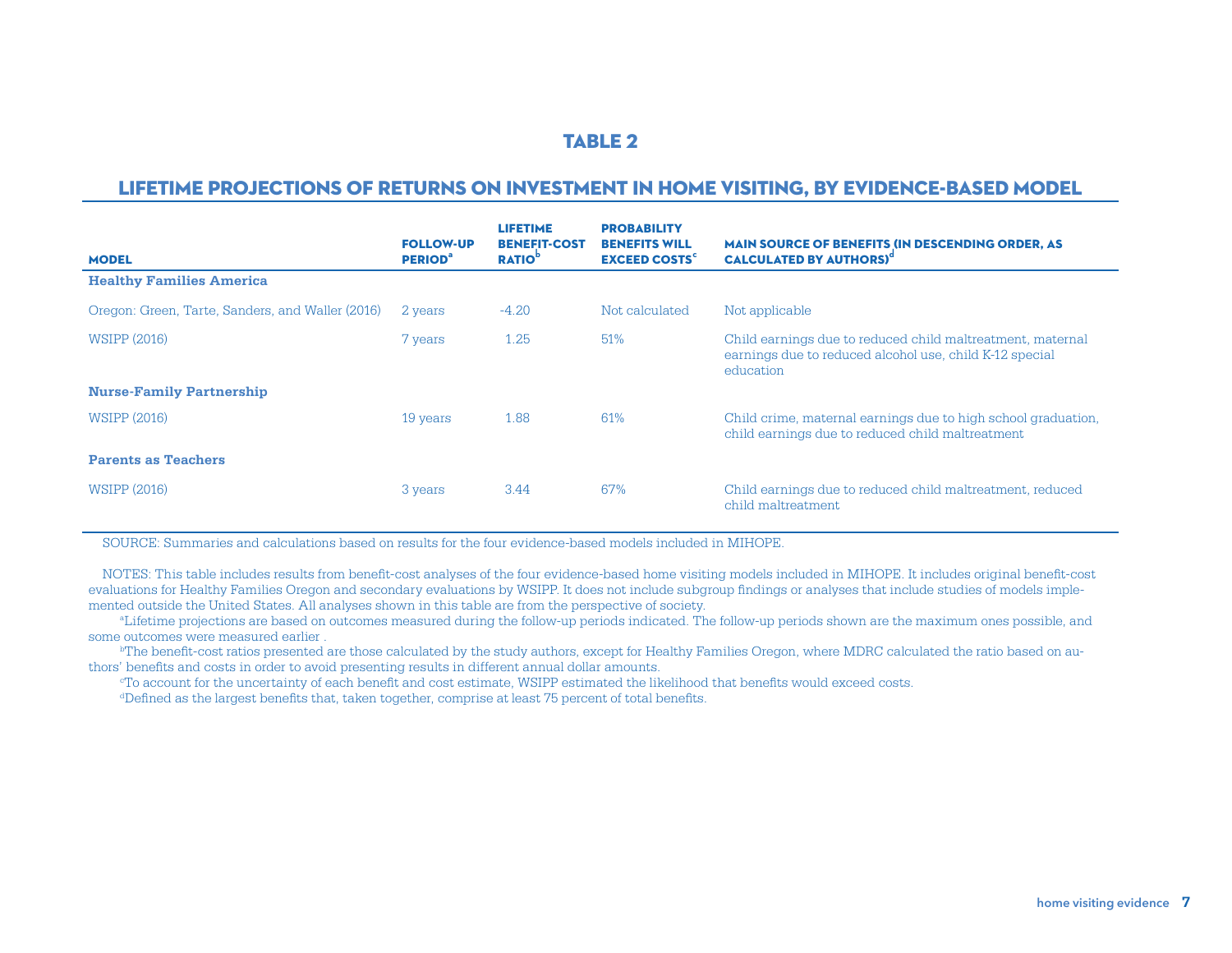#### Estimates Over Defined Follow-Up Periods

The studies of benefits and costs that used defined follow-up periods found:

- **• Home visiting's benefits generally exceed its costs over longer periods.** For example, while the Nurse-Family Partnership study in Elmira found a benefit-cost ratio of 0.55 (indicating that benefits are 45 percent lower than costs) over a 4-year follow-up period, the benefitcost ratio grew to 3.93 (indicating benefits were nearly four times as great as costs) over a 15 year follow-up period. Other studies of the Nurse-Family Partnership and of Healthy Families America that measured benefits using follow-up periods less than 7 years found that neither model produced benefits that exceeded costs. In comparison, in the Nurse-Family Partnership studies in Elmira, Memphis, and Denver, benefits exceeded costs when families were followed for 9 or more years. It should be noted that all of the longer-term benefit-cost findings presented in Table 1 are for the Nurse-Family Partnership.
- **• Benefits exceed costs by a greater amount for more disadvantaged families.** Although this finding is not shown in the table, benefits exceed costs by even more in the Nurse-Family Partnership study in Elmira for parents who were considered to have lower socioeconomic status than other study participants.7 For this group, benefits over a 15-year follow-up period were five times as great as costs. Benefits also exceeded costs for other families who were of slightly higher socioeconomic status (for example, clerical and sales workers), but only by 50 percent (that is, a benefit-cost ratio of 1.5).
- **• Benefits to government entities generally come from higher parental earnings and reduced spending on public assistance programs.** In the longer-term studies of the Nurse-Family Partnership in three locations, home visiting resulted in higher parental earnings, which in turn increased government tax revenues. Increased earnings also reduced families' need to participate in public assistance programs such as Medicaid, TANF, and SNAP, which meant the government spent less on them.<sup>8</sup>
- **• Society benefits from improved parent and child well-being.** In the Nurse-Family Partnership study in Denver, benefits to society came from outcomes such as increased maternal employment and reduced maternal depression.

It is important to note that even when outcomes are directly measured over a specific time, benefits have to be estimated, which introduces some uncertainty into the results. In addition, the lack of statistical significance for many of the effects on important family outcomes (Figure 1) increases the uncertainty in these results. Although the results presented in Table 1 are the best evidence on the short-term relationship between benefits and costs in home visiting, these sources of uncertainty mean that benefits might actually exceed costs by more or less than shown in the table.

#### Lifetime Projections

This section summarizes findings about the benefits for and costs to society of home visiting, from studies that used lifetime projections of benefits (Table 2). Benefits for society primarily represent improved outcomes for families such as improved maternal and child well-being, increased maternal earnings, and projected increased earnings for a child over his or her lifetime. Members of society other than the families served also benefit from some outcomes such as reduced crime.

**• Home visiting's lifetime benefits generally exceed its costs.** For Healthy Families America and the Nurse-Family Partnership, analyses from the Washington State Institute for

<sup>7</sup> Glazner, Bondy, Luckey, and Olds (2004). Individuals were classified as having lower socioeconomic status if they were considered to be low-skilled or semiskilled laborers in the Hollingshead index of socioeconomic status. The remainder of the sample fell into other labor categories, such as clerical and sales workers or skilled laborers.

<sup>8</sup> For the older studies, the public assistance programs were called Aid to Families with Dependent Children or the Food Stamp Program.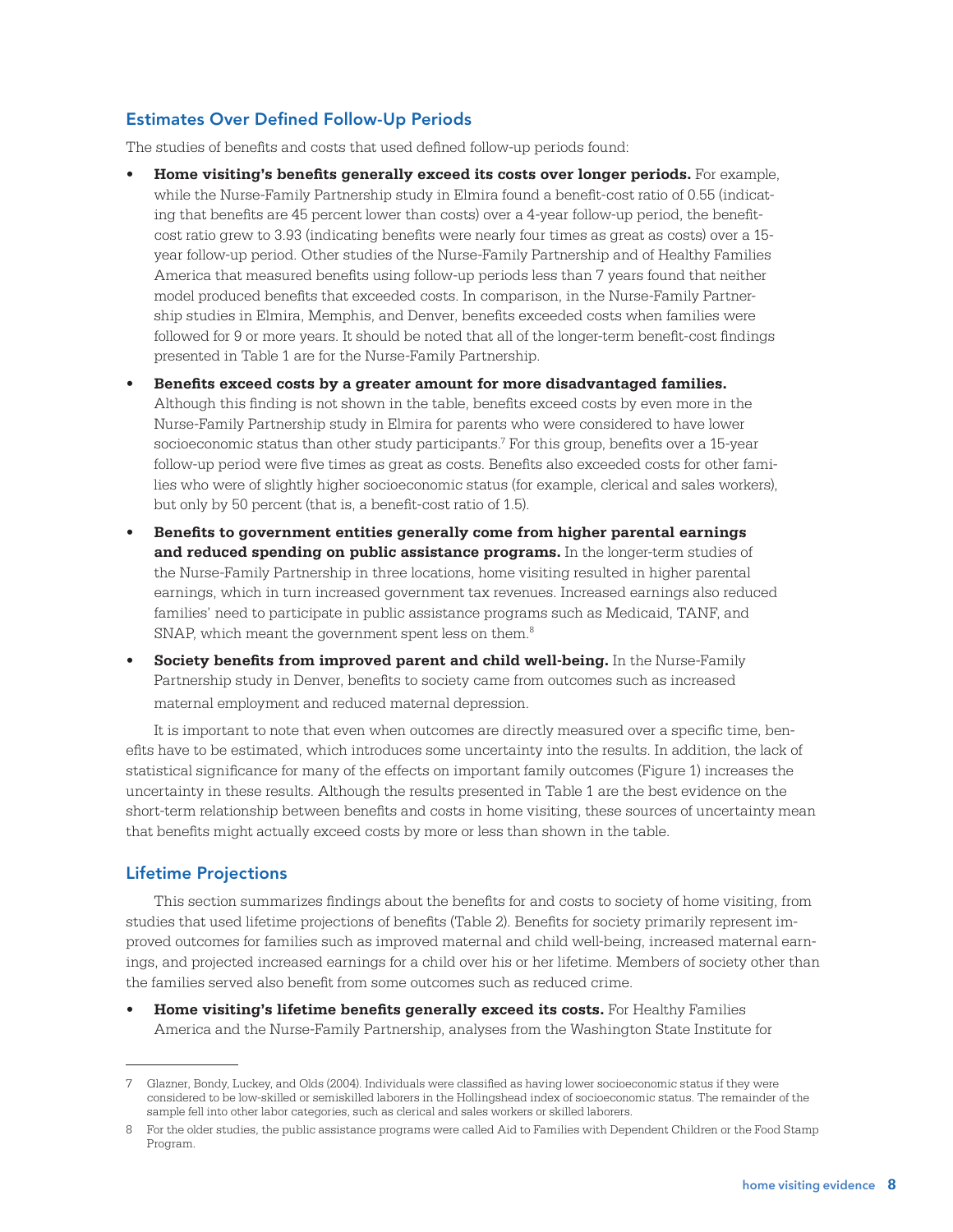Public Policy (WSIPP) indicate benefits exceed costs by 25 percent and 88 percent, respectively (benefit-cost ratios of 1.25 and 1.88). For Parents as Teachers, WSIPP projects that benefits would be 244 percent more than program costs over an individual's lifetime (a benefit-cost ratio of 3.44, which indicates that benefits are more than three times costs). In one Healthy Families America study in Oregon the benefit-cost ratio is negative, which means that the program made family outcomes worse than they otherwise would have been, though those lifetime benefits were derived from estimated effects that were not statistically significant.9

- **• Lifetime benefits exceed costs by more for more disadvantaged families.** In addition to the results shown in the table, researchers from RAND projected lifetime benefits for a group of unmarried mothers with low socioeconomic status in the Nurse-Family Partnership Elmira study. According to the RAND estimates, the program produced more than \$5 of benefits to the government for each dollar in program costs for this group of families, compared with \$1.10 in benefits for other families in the Elmira sample.<sup>10</sup>
- **• Lifetime benefits generally take the form of increased earnings for mothers and children.** Studies of Healthy Families America project maternal earnings to improve due to reduced alcohol use. Studies of the Nurse-Family Partnership project increased maternal earnings due to increased high school graduation rates. Home visiting is projected to increase children's earnings in adulthood by reducing child abuse and neglect and improving school performance.
- **• Projecting benefits over an individual's lifetime introduces considerable uncertainty into these findings. Projections based on shorter follow-up periods are more uncertain than those based on longer periods.** To project lifetime benefits for Healthy Families America and the Nurse-Family Partnership, WSIPP used follow-up periods of 7 and 19 years. In contrast, benefits of the Healthy Families Oregon program are based on only 2 years of actual data and benefits for Parents as Teachers are based on 3 years of data. There is greater uncertainty in projecting benefits from shorter follow-up periods than from longer ones, which might be why these two benefit-cost ratios are the most extreme: -4.20 for Healthy Families Oregon (as discussed in footnote 9) and 3.44 for Parents as Teachers. To provide a measure of the uncertainty in its projections, WSIPP's results include both its best estimate of the benefit-cost ratio and an estimate of the probability that benefits will exceed costs. For example, for Healthy Families America, WSIPP's best estimate is that lifetime benefits exceed costs by 25 percent. The actual benefit-cost ratio for Healthy Families America could be smaller or larger than the number presented, however, and WSIPP estimates there is a 51 percent probability that the lifetime benefits of Healthy Families America exceed its costs (and a corresponding 49 percent probability they do not). For the Nurse-Family Partnership, WSIPP's best estimate is that lifetime benefits exceed costs by 88 percent and there is a 61 percent probability that the lifetime benefits exceed costs. For Parents as Teachers, the best estimate is that lifetime benefits exceed costs by 244 percent, and there is a 67 percent chance that benefits exceed costs.11

<sup>9</sup> This study found that program group mothers were slightly less likely than control group mothers to have graduated from high school or to have received General Educational Development (GED) certificates, and that program group children were slightly more likely than control group children to have been subject to maltreatment. Although these differences were not statistically significant — and were therefore unlikely to represent a true effect of home visiting — they resulted in substantially smaller lifetime benefits for program group families than for control group families.

<sup>10</sup> Karoly et al. (1998).

<sup>11</sup> The probability that benefits exceed costs is related both to the projected benefit-cost ratio and the uncertainty in that estimate. Although the estimated benefit-cost ratio is much higher for Parents as Teachers than for the Nurse-Family Partnership (3.44 compared with 1.88), the estimate for Parents as Teachers is only slightly more likely to be positive than the one for the Nurse-Family Partnership (67 percent compared with 61 percent).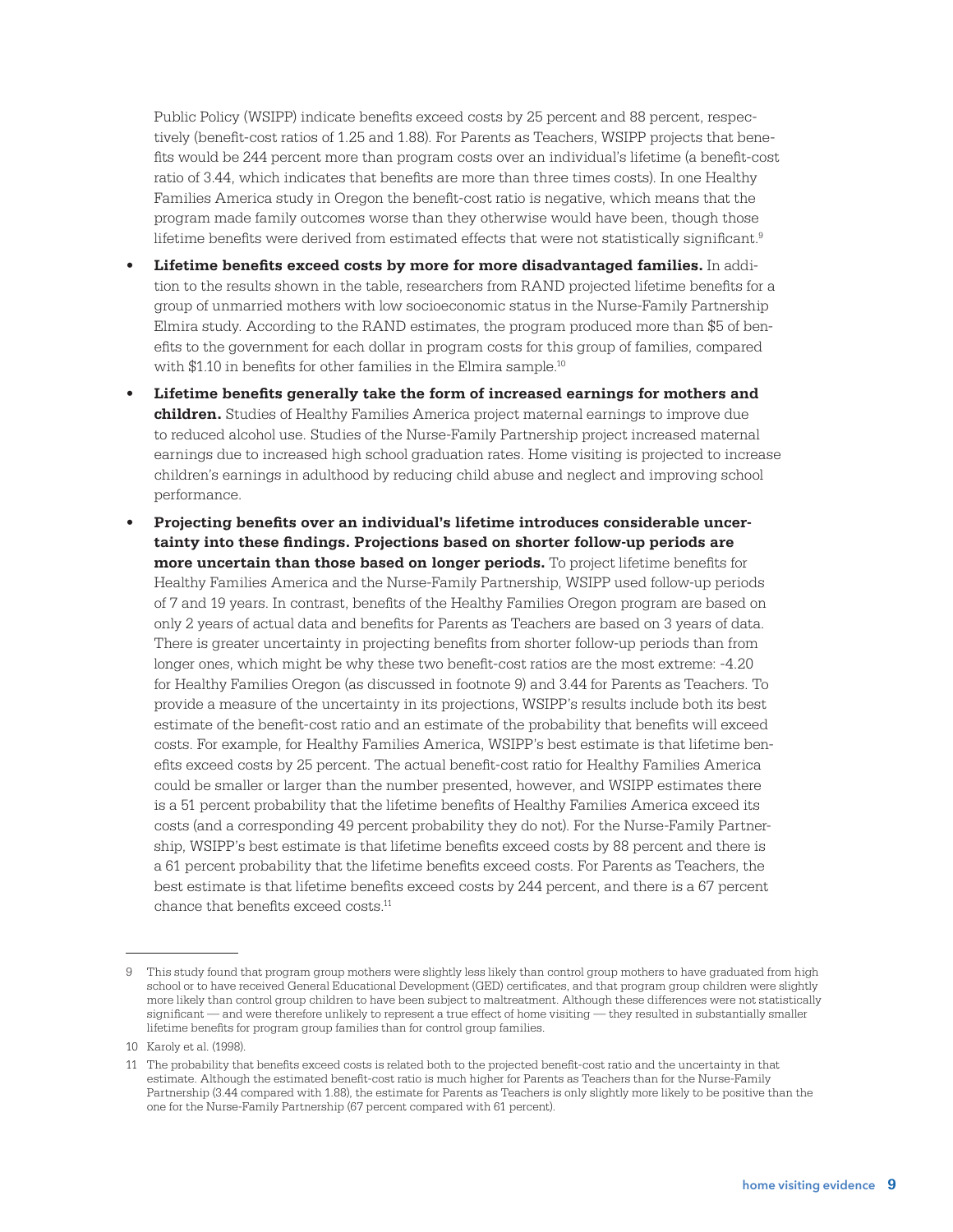## Implications for Long-Term Follow-Up in MIHOPE

The research summarized in this brief has several implications for the data that could be collected in the MIHOPE long-term follow-up study.

- **• The long-term follow-up study could seek to confirm the effects of home visiting** where they have been found most consistently. The areas where effects have been found consistently include child development before age 7, parental employment and public assistance receipt through age 12, older adolescents' involvement with the criminal justice system, and the time between a mother's pregnancies. Even in these areas, there is some uncertainty in how effective home visiting has been, and effects are often available for only one or two of the national models participating in MIHOPE. Long-term follow-up in MIHOPE could therefore confirm findings from previous studies with a larger sample and examine whether findings are consistent across the four evidence-based models.
- **• The long-term follow-up study could seek to fill gaps in knowledge by examining outcomes that have not been examined often in the past.** These outcomes include ones related to child development, maternal educational attainment, maternal mental health, maternal substance use, and maternal and child mortality. In addition, relatively little information is available from past studies on child physical and mental health, on parenting, and on intimate partner violence. MIHOPE could provide valuable information on the effects of home visiting in these areas.
- **• The long-term follow-up study could measure outcomes that are likely to produce evidence of monetary benefits, to be used in a benefit-cost analysis.** Since the benefit-cost study will compare the monetary benefits of MIECHV with the costs of running the programs, it will be important to measure outcomes such as earnings, income, and receipt of public assistance benefits, all of which are already expressed in dollar terms and all of which have contributed to the positive benefit-cost findings in prior studies. In addition, improvements in outcomes such as child maltreatment, test scores, and involvement with the criminal justice system can produce important monetary benefits for families, society, and the government over the long term.

This information will inform the final design of the MIHOPE long-term follow-up study, as will the suggestions of stakeholders and other experts on home visiting programs. A final design report will be released in 2018.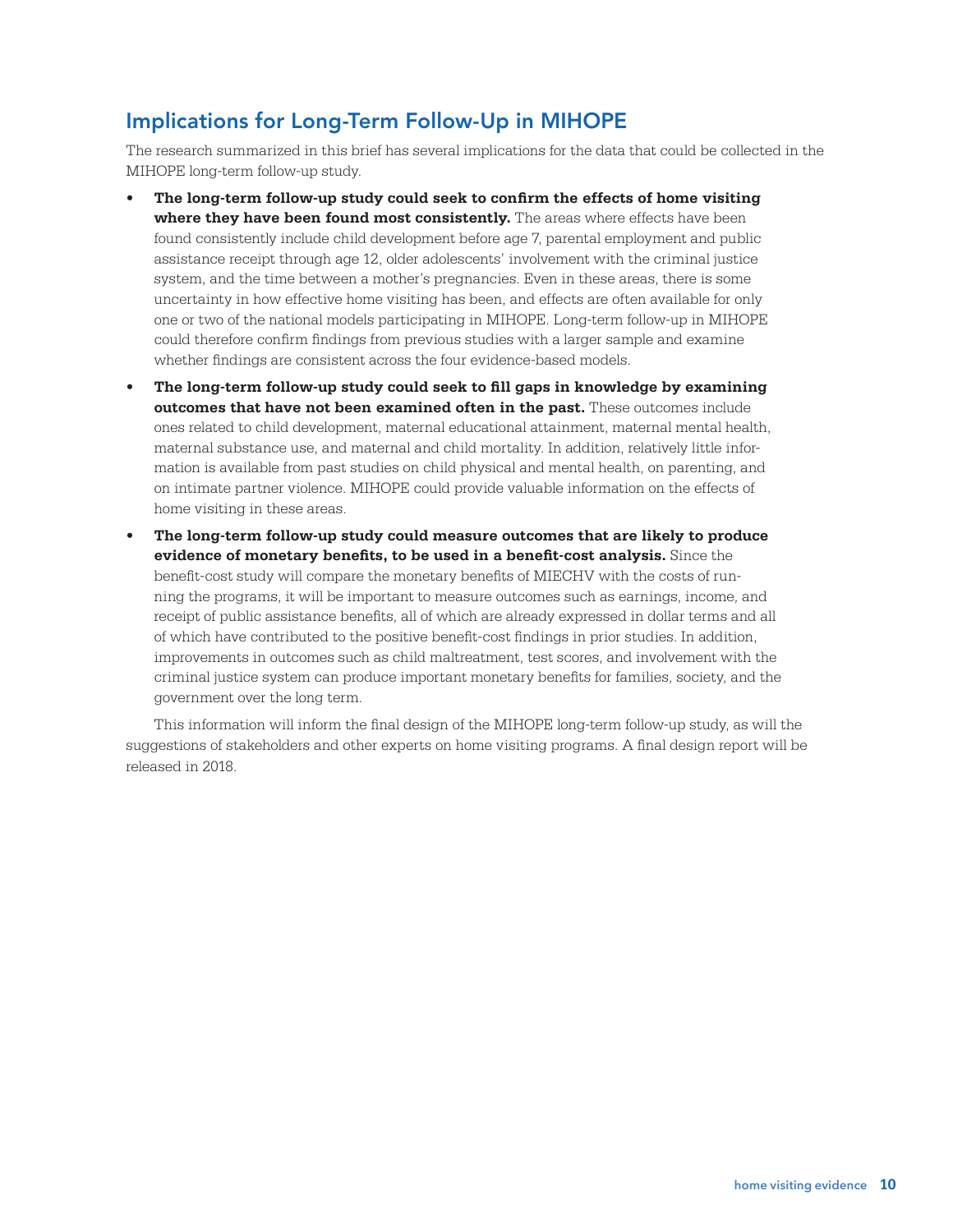## References

- Bair-Merritt, Megan H., Jacky M. Jennings, Rusan Chen, Lori Burrell, Elizabeth McFarlane, Loretta Fuddy, and Anne K. Duggan. 2010. "Reducing Maternal Intimate Partner Violence After the Birth of a Child: A Randomized Controlled Trial of the Hawaii Healthy Start Home Visitation Program." *Archives of Pediatrics and Adolescent Medicine* 164, 1: 16-23.
- Chazan‐Cohen, Rachel, Helen H. Raikes, and Cheri Vogel. 2013. "V. Program Subgroups: Patterns of Impacts for Home-Based, Center-Based, and Mixed-Approach Programs." *Monographs of the Society for Research in Child Development* 78, 1: 93-109.
- Drazen, Shelly, and Mary Haust. 1993. "Raising Reading Readiness in Low-Income Children by Parent Education." American Psychological Association, August 23. Toronto, Ontario, Canada.
- DuMont, Kimberly, Kristen Kirkland, Susan Mitchell-Herzfeld, Susan Ehrhard-Dietzel, Monica Rodriguez, Eunju Lee, and Rose Greene. 2010. *Final Report: A Randomized Trial of Healthy Families New York (HFNY): Does Home Visiting Prevent Child Maltreatment?* Rensselaer, NY: New York State Office of Children and Family Services.
- Eckenrode, John, Mary Campa, Dennis W. Luckey, Charles R. Henderson, Robert Cole, Harriet Kitzman, Elizabeth Anson, Kimberly Sidora-Arcoleo, Jane Powers, and David Olds. 2010. "Long-Term Effects of Prenatal and Infancy Nurse Home Visitation on the Life Course of Youths: 19-Year Follow-Up of a Randomized Trial." *Archives of Pediatrics and Adolescent Medicine* 164, 1: 9-15.
- Eckenrode, John, David Zielinksi, Elliot Smith, Lyscha A. Marcynyszyn, Jr., Charles R. Henderson, Harriet Kitzman, Robert Cole, Jane Powers, and David L. Olds. 2001. "Child Maltreatment and the Early Onset of Problem Behaviors: Can a Program of Nurse Home Visitation Break the Link?" *Development and Psychopathology* 13, 4: 873-890.
- Glazner, Judith, Jessica Bondy, Dennis Luckey, and David Olds. 2004. *Effect of the Nurse Family Partnership on Government Expenditures for Vulnerable, First-Time Mothers and Their Children in Elmira, New York, Memphis, Tennessee, and Denver, Colorado (#90XP0017): Final Report to the Administration for Children and Families.* Washington, DC: U.S. Department of Health and Human Services.
- Green, Beth, Jerod Tarte, Mary Beth Sanders, and Mark Waller. 2016. *Testing the Effectiveness of Healthy Families America in an Accredited Statewide System: Outcomes and Cost-Benefits of the Healthy Families Oregon Program: Final Project Report.* Portland, OR: Portland State University.
- Hanks, Carole, Dennis Luckey, Michael Knudtson, Harriet Kitzman, Elizabeth Anson, Kimberly Arcoleo, and David Olds. 2011. "Neighborhood Context and the Nurse-Family Partnership." Unpublished paper. Washington, DC: U.S. Department of Justice.
- Holmberg, John, Dennis Luckey, and David Olds. 2011. "Teacher Data for the Denver Year-9 Follow-Up." Unpublished paper. Washington, D.C.: U.S. Department of Justice.
- Jones-Harden, Brenda, Rachel Chazan-Cohen, Helen Raikes, and Cheri Vogel. 2012. "Early Head Start Home Visitation: The Role of Implementation in Bolstering Program Benefits." *Journal of Community Psychology* 40, 4: 438-455.
- Karoly, Lynn, Peter Greenwood, Susan Everingham, Jill Hoube, M. Rebecca Kilburn, C. Peter Rydell, Matthew Sanders, and James Chiesa. 1998. *Investing in Our Children: What We Know and Don't Know About the Costs and Benefits of Early Childhood Interventions.* Santa Monica, CA: RAND Corporation.
- Kirkland, Kristen, and Susan Mitchell-Herzfeld. 2012. *Evaluating the Effectiveness of Home Visiting Services in Promoting Children's Adjustment to School.* Rensselaer, NY: New York State Office of Children and Family Services, Bureau of Evaluation and Research.
- Kitzman, Harriet J., David L. Olds, Robert E. Cole, Carole A. Hanks, Elizabeth A. Anson, Kimberly J. Arcoleo, Dennis W. Luckey, Michael D. Knudtson, Charles R. Henderson, and John R. Holmberg. 2010. "Enduring Effects of Prenatal and Infancy Home Visiting by Nurses on Children: Follow-Up of a Randomized Trial Among Children at Age 12 Years." *Archives of Pediatrics and Adolescent Medicine* 164, 5: 412-418.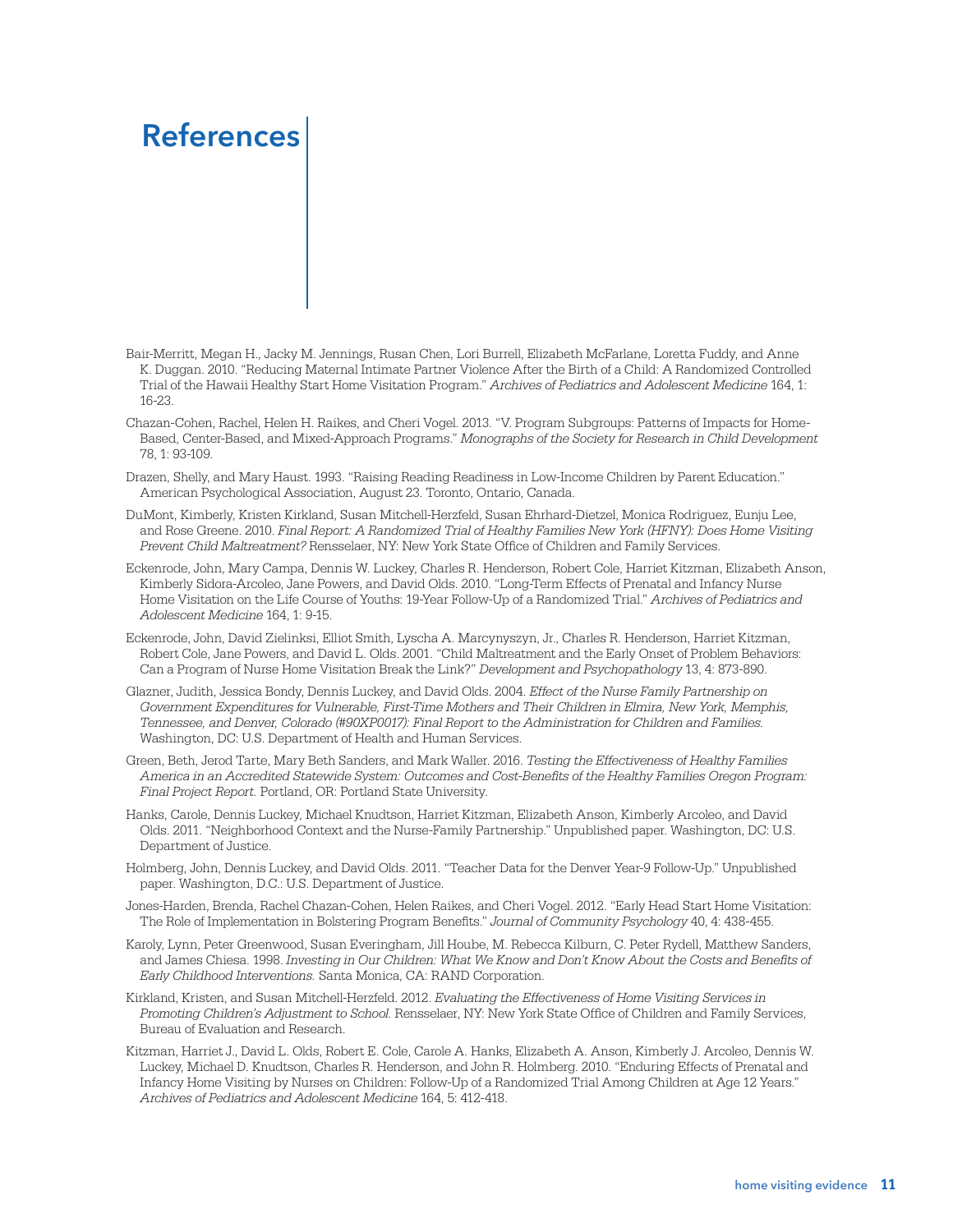- Miller, Ted, David Olds, Michael Knudtson, Dennis Luckey, Jessica Bondy, and Amanda Stevenson. 2011. *Return on Investment: Nurse and Paraprofessional Home Visitation, Denver.* Washington, DC: U.S. Department of Justice.
- Olds, David, Charles Henderson, Charles Phelps, Harriet Kitzman, and Carole Hanks. 1993. "Effect of Prenatal and Infancy Nurse Home Visitation on Government Spending." *Medical Care* 31, 2: 155-174.
- Olds, David, Charles R. Henderson, Jr., Robert Cole, John Eckenrode, Harriet Kitzman, Dennis Luckey, Lisa Pettitt, Kimberly Sidora, Pamela Morris, and Jane Powers. 1998. "Long-Term Effects of Nurse Home Visitation on Children's Criminal and Antisocial Behavior: 15-Year Follow-Up of a Randomized Controlled Trial." *Journal of the American Medical Association* 280, 14: 1,238-1,244.
- Olds, David L., John Eckenrode, Charles R. Henderson, Harriet Kitzman, Jane Powers, Robert Cole, Kimberly Sidora, Pamela Morris, Lisa M. Pettitt, and Dennis Luckey. 1997. "Long-Term Effects of Home Visitation on Maternal Life Course and Child Abuse and Neglect: Fifteen-Year Follow-Up of a Randomized Trial." *Journal of the American Medical Association* 278, 8: 637-643.
- Olds, David L., John R. Holmberg, Nancy Donelan-McCall, Dennis W. Luckey, Michael D. Knudtson, and JoAnn Robinson. 2014. "Effects of Home Visits by Paraprofessionals and by Nurses on Children: Follow-Up of a Randomized Trial at Ages 6 and 9 Years." *JAMA Pediatrics* 168, 2: 114-121.
- Olds, David L., Harriet Kitzman, Robert Cole, JoAnn Robinson, Kimberly Sidora, Dennis W. Luckey, Charles R. Henderson, Carole Hanks, Jessica Bondy, and John Holmberg. 2004. "Effects of Nurse Home-Visiting on Maternal Life Course and Child Development: Age 6 Follow-Up Results of a Randomized Trial." *Pediatrics* 114, 6: 1,550-1,559.
- Olds, David L., Harriet Kitzman, Carole Hanks, Robert Cole, Elizabeth Anson, Kimberly Sidora-Arcoleo, Dennis W. Luckey, Charles R. Henderson, John Holmberg, and Robin A. Tutt. 2007. "Effects of Nurse Home Visiting on Maternal and Child Functioning: Age-9 Follow-Up of a Randomized Trial." *Pediatrics* 120, 4: e832-e845.
- Olds, David L., Harriet J. Kitzman, Robert E. Cole, Carole A. Hanks, Kimberly J. Arcoleo, Elizabeth A. Anson, Dennis W. Luckey, Michael D. Knudtson, Charles R. Henderson, and Jessica Bondy. 2010. "Enduring Effects of Prenatal and Infancy Home Visiting by Nurses on Maternal Life Course and Government Spending: Follow-Up of a Randomized Trial Among Children at Age 12 Years." *Archives of Pediatrics and Adolescent Medicine* 164, 5: 419-424.
- Olds, David L., Harriet Kitzman, Michael D. Knudtson, Elizabeth Anson, Joyce A. Smith, and Robert Cole. 2014. "Effect of Home Visiting by Nurses on Maternal and Child Mortality: Results of a 2-Decade Follow-up of a Randomized Clinical Trial." *JAMA Pediatrics* 168, 9: 800-806.
- Sidora-Arcoleo, Kimberly, Elizabeth Anson, Michael Lorber, Robert Cole, David Olds, and Harriet Kitzman. 2010. "Differential Effects of a Nurse Home-Visiting Intervention on Physically Aggressive Behavior in Children." *Journal of Pediatric Nursing* 25, 1: 35-45.
- U.S. Department of Health and Human Services. "Review Process: DHHS Criteria for Evidence-Based Program Models. Website: https://homvee.acf.hhs.gov/Review-Process/4/-abbr--Department-of-Health-and-Human-Services--DHHS- abbr--Criteria-for-Evidence-Based-Program-Models/19/6. Accessed on August 29, 2017.
- Vogel, Cheri A., Yange Xue, Emily M. Moiduddin, Barbara Lepidus Carlson, and Ellen Eliason Kisker. 2010. *Early Head Start Children in Grade 5: Long-Term Followup of the Early Head Start Research and Evaluation Project Study Sample.* Princeton, NJ: Mathematica Policy Research.
- Washington State Institute for Public Policy. 2017. *Benefit-Cost Technical Documentation.* Olympia, WA: Washington State Institute for Public Policy.
- Zielinski, David S., John Eckenrode, and David L. Olds. 2009. "Nurse Home Visitation and the Prevention of Child Maltreatment: Impact on the Timing of Official Reports." *Development and Psychopathology* 21, 2: 441-453.

#### *List of Articles and Reports Used in WSIPP Projections*

- Anisfeld, Elizabeth, and James Sandy, with Neil Guterman. 2004. *Best Beginnings: A Randomized Controlled Trial of a Paraprofessional Home Visiting program (Technical Report).* Final Report submitted to the Smith Richardson Foundation and New York State Office of Children and Family Services.
- Caldera, Debra, Lori Burrell, Kira Rodriguez, Sarah Shea Crowne, Charles Rohde, and Anne Duggan. 2007. "Impact of a Statewide Home Visiting Program on Parenting and on Child Health and Development." *Child Abuse and Neglect* 31, 8: 829-852.
- Center on Child Abuse Prevention Research. 1996. *Intensive Home Visitation: A Randomized Trial, Follow-Up and Risk Assessment Study of Hawaii's Healthy Start Program (Final Report).* Chicago: Prevent Child Abuse America.
- Chambliss, J. W., and J.G. Emshoff. 1999. *The Evaluation of Georgia's Healthy Families Program: Results of Phase 1 and 2*. Atlanta, GA: EMSTAR Research. Unpublished manuscript.
- Duggan, Anne, Elizabeth McFarlane, Loretta Fuddy, Lori Burrell, Susan Higman, Amy Windham, and Calvin Sia. 2004. "Randomized Trial of a Statewide Home Visiting Program: Impact in Preventing Child Abuse and Neglect." *Child Abuse and Neglect* 28, 6: 597-622.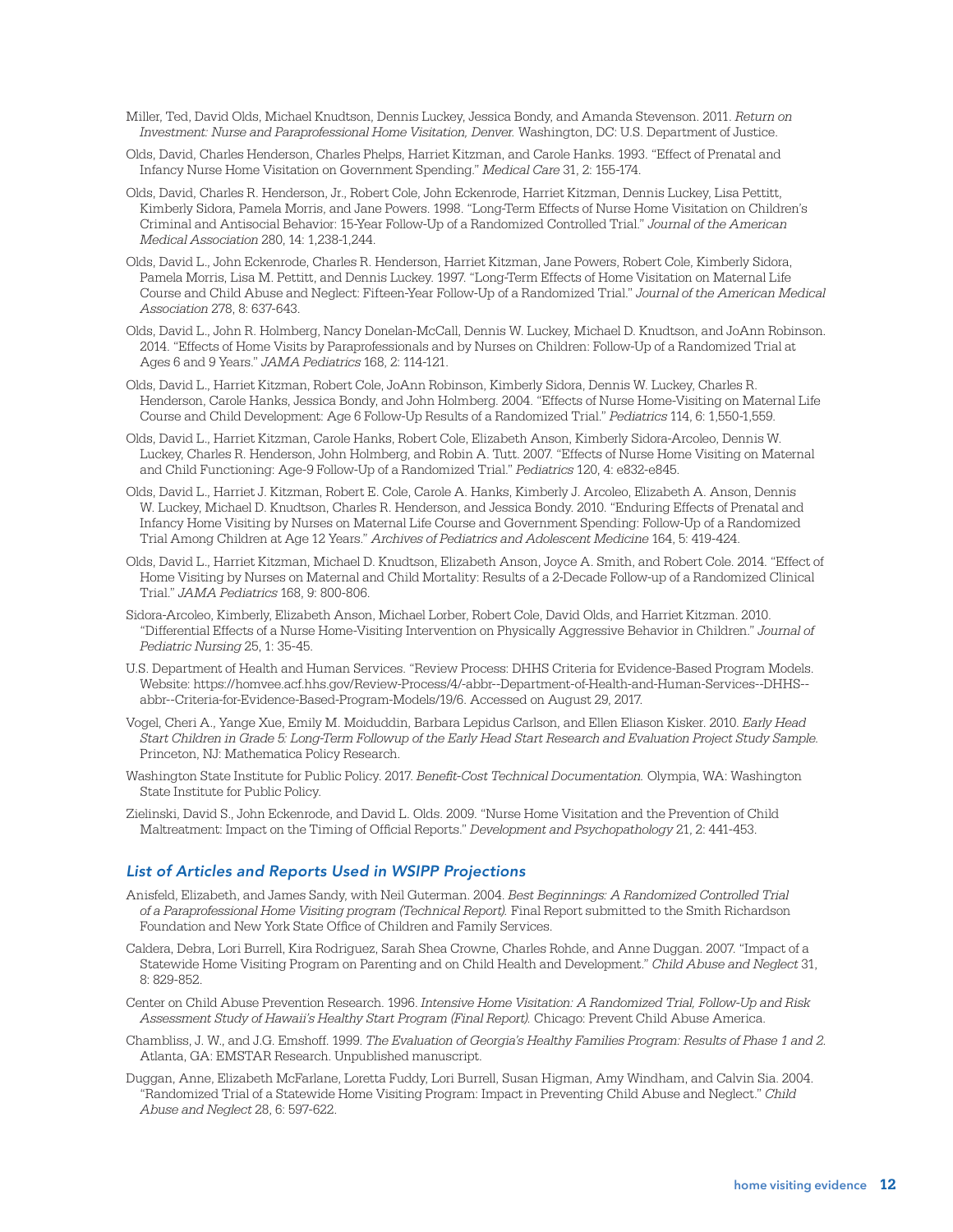- Duggan, Anne, Loretta Fuddy, Lori Burrell, Susan Higman, Elizabeth McFarlane, Amy Windham, and Calvin Sia. 2004. "Randomized Trial of a Statewide Home Visiting Program to Prevent Child Abuse: Impact in Reducing Parental Risk Factors." *Child Abuse and Neglect* 28, 6: 625-645.
- Duggan, Anne, Debra Caldera, Kira Rodriguez, Lori Burrell, Charles Rohde, and Sarah Shea Crowne. 2007. "Impact of a Statewide Home Visiting Program to Prevent Child Abuse." *Child Abuse and Neglect* 31, 8: 801-827.
- Earle, Ralph B. 1995. *Helping to Prevent Child Abuse and Future Criminal Consequences: Hawai'i Healthy Start.* Washington, DC: National Institute of Justice.
- Eckenrode, John, Mary Campa, Dennis Luckey, Charles Henderson, Robert Cole, Harriet Kitzman, Elizabeth Anson, Kimberly Sidora-Arcoleo, Jane Powers, and David Olds. 2010. "Long-Term Effects of Prenatal and Infancy Nurse Home Visitation on the Life Course of Youths: 19-Year Follow-Up of a Randomized Trial." *Archives of Pediatrics and Adolescent Medicine* 164, 1: 9-15.
- Galano, J., and L. Huntington. 1999. *Year VI Evaluation of the Hampton, Virginia Healthy Families Partnership: 1992- 1998.* Hampton, VA: Virginia Healthy Families Partnership.
- Kitzman, Harriet, David Olds, Robert Cole, Carole Hanks, Elizabeth Anson, Kimberly Arcoleo, Dennis Luckey, Michael Knudtson, Charles Henderson, and John Holmberg. 2010. "Enduring Effects of Prenatal and Infancy Home Visiting by Nurses on Children: Follow-Up of a Randomized Trial Among Children at Age 12 Years." *Archives of Pediatrics and Adolescent Medicine* 164, 5: 412-418.
- Landsverk, John, Terry Carrilio, Cynthia Connelly, William Ganger, Donald Slymen, Rae Newton, Laurel Leslie, and Collette Jones. 2002. *Healthy Families San Diego Clinical Trial: Technical Report.* San Diego, CA: The Stuart Foundation.
- Olds, David, John Eckenrode, Charles Henderson, Harriet Kitzman, Jane Powers, Robert Cole, Kimberly Sidora, Pamela Morris, Lisa Pettitt, and Dennis Luckey. 1997. "Long-Term Effects of Home Visitation on Maternal Life Course and Child Abuse and Neglect: Fifteen-Year Follow-Up of a Randomized Trial." *Journal of the American Medical Association* 278, 8: 637-643.
- Olds, David, Charles Henderson, Robert Cole, John Eckenrode, Harriet Kitzman, Dennis Luckey, and Jane Powers. 1998. "Long-Term Effects of Nurse Home Visitation on Children's Criminal and Antisocial Behavior: 15-Year Follow-Up of a Randomized Controlled Trial." *Journal of the American Medical Association* 280, 14: 1,238-1,244.
- Olds, David, JoAnn Robinson, Ruth O'Brien, Dennis Luckey, Lisa Pettitt, Charles Henderson, Rosanna Ng, Karen Sheff, Jon Korfmacher, Susan Hiatt, and Ayelet Talmi. 2002. "Home Visiting by Paraprofessionals and by Nurses: A Randomized, Controlled Trial." *Pediatrics* 110, 3: 486-496.
- Olds, David, JoAnn Robinson, Lisa Pettitt, Dennis Luckey, John Holmberg, Rosanna Ng, Kathy Isacks, Karen Sheff, and Charles Henderson. 2004. "Effects of Home Visits by Paraprofessionals and by Nurses: Age 4 Follow-Up Results of a Randomized Trial." *Pediatrics* 114, 6: 1,560-1,568.
- Olds, David, Harriet Kitzman, Robert Cole, JoAnn Robertson, Kimberly Sidora, Dennis Luckey, Charles Henderson, Carole Hanks, Jessica Bondy, and John Holmberg. 2004. "Effects of Nurse Home-Visiting on Maternal Life Course and Child Development: Age 6 Follow-Up Results of a Randomized Trial." *Pediatrics* 114, 6: 1,550-1,559.
- Olds, David, Harriet Kitzman, Carole Hanks, Robert Cole, Elizabeth Anson, Kimberly Sidora-Arcoleo, Dennis Luckey, Charles Henderson, John Holmberg, Robin Tutt, Amanda Stevenson, and Jessica Bondy. 2007. "Effects of Nurse Home Visiting on Maternal and Child Functioning: Age-9 Follow-Up of a Randomized Trial." *Pediatrics* 120, 4: 832-845.
- Pfannenstiel, Judy and Dianne Seltzer. 1989. "New Parents as Teachers: Evaluation of an Early Parent Education Program." *Early Childhood Research Quarterly* 4, 1: 1-18.
- Sidora-Arcoleo, Kimberly, Elizabeth Anson, Michael Lorber, Robert Cole, David Olds and Harriet Kitzman. 2010. "Differential Effects of a Nurse Home-Visiting Intervention on Physically Aggressive Behavior in Children." *Journal of Pediatric Nursing* 25, 1: 35-45.
- Wagner, Mary and Serena Clayton. 1999. "The Parents as Teachers Program: Results from Two Demonstrations." *The Future of Children* 9, 1: 91-115.
- Wagner, Mary, R. Cameto, and S. Gerlach-Downie. 1996. *Intervention in Support of Adolescent Parents and Their Children: A Final Report on the Teen Parents as Teachers Demonstration.* Menlo Park, CA: SRI International.
- Wagner, Mary, and D. Spiker (with F. Hernandez, J. Song, and S. Gerlach-Downie). 2001. *Multisite Parents as Teachers Evaluation: Experiences and Outcomes for Children and Families (SRI Project P07283).* Menlo Park, CA: SRI International.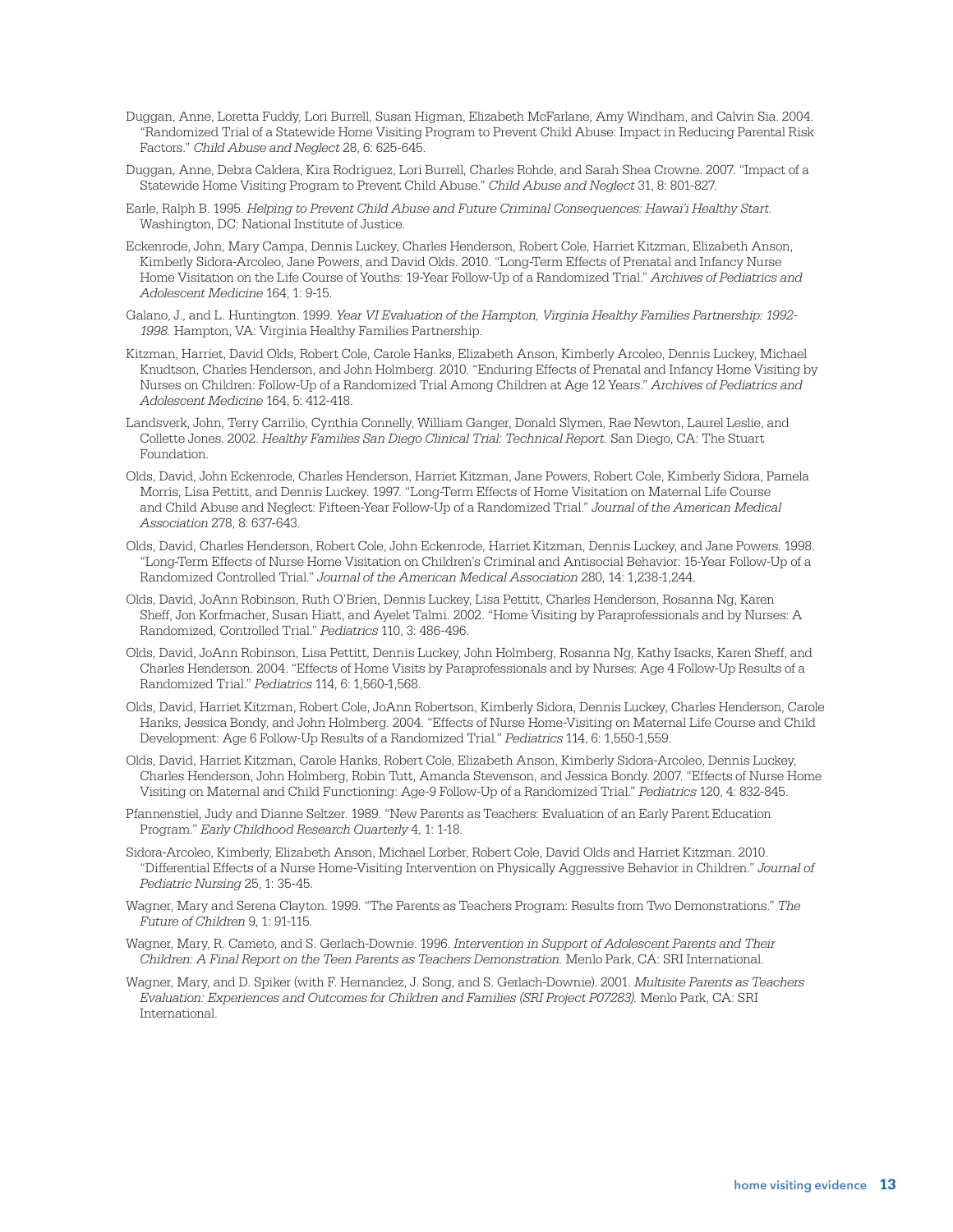## Acknowledgments

This brief reflects suggestions from the staff at the Administration for Children and Families (ACF) and the Health Resources and Services Administration (HRSA), including Nancy Geyelin Margie, Laura Nerenberg, Naomi Goldstein, and Maria Woolverton from ACF, and Rachel Herzfeldt-Kamprath, Kyle Peplinski, and Judith Labiner-Wolfe from HRSA.

At MDRC, the authors are indebted to Ginger Knox and Gordon Berlin, who provided helpful comments on the brief; Joshua Malbin, who edited it; Carolyn Thomas for designing the graphics; and Sam Goldstein, Caitlin Gest, Ashley Qiang, and Patrick Cremin for research assistance.

The Authors